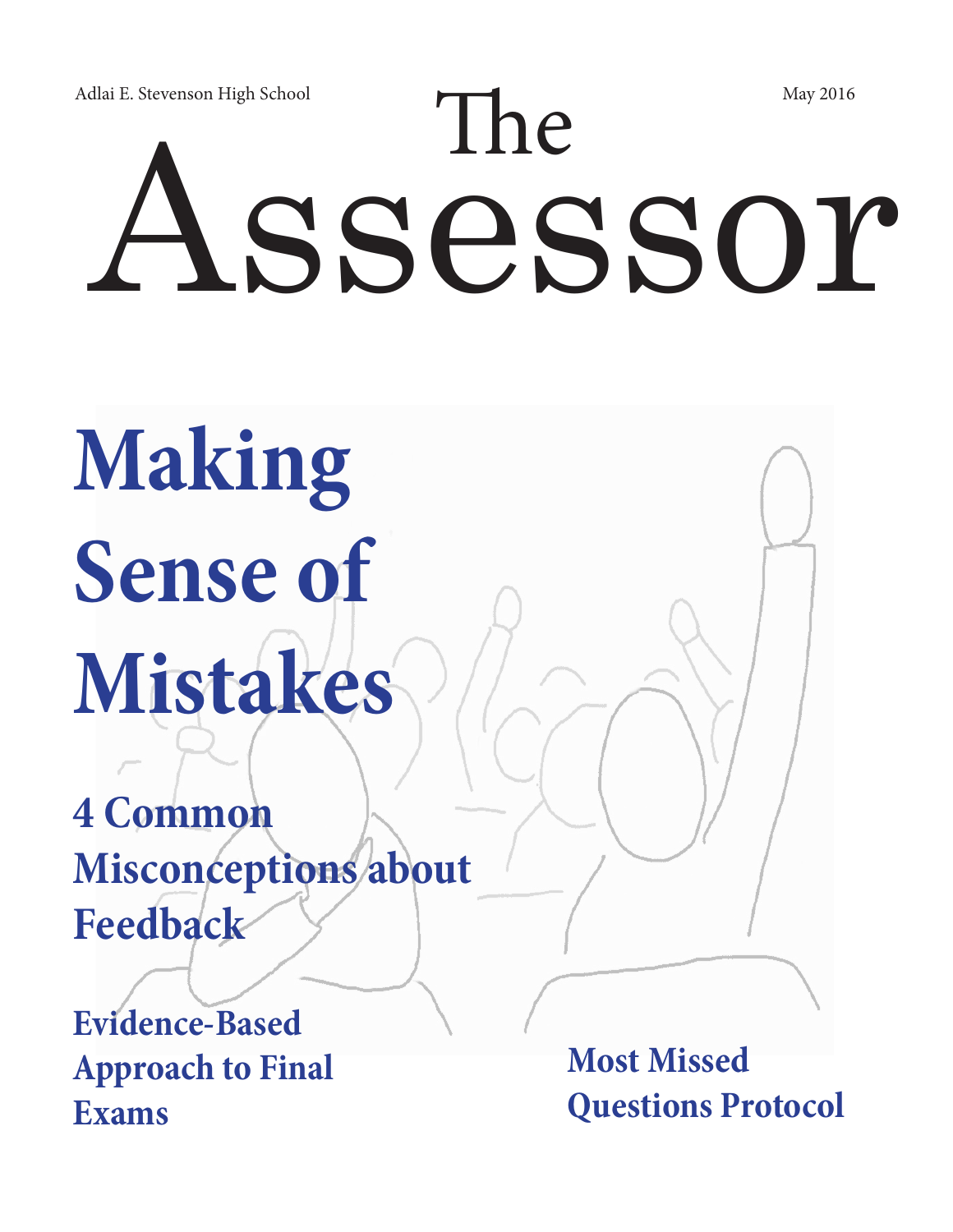#### Using an Evidence-Based Approach to Final Exams

By Eva Lange, Stephanie Ross, Steve Soszko, Holly Swansen Mathematics Division

#### 

With the traditional final exam grading system, students' scores did not necessarily reflect their overall knowledge. Some students showed such mastery throughout the semester that a low score on the final exam did not affect their grade. On the other hand, some students who struggled early in the semester, but performed well on the final exam, could only improve their grade a certain amount.

With an evidence-based mindset of showing growth, we recognized a need to change the way we approached final exams so students had the opportunity to show retention and continual growth. Our Algebra 2 team took on the task of changing the final exam experience to allow students the chance to show mastery of the standards and assure that all students must show retention in order to maintain their grade.

The process started by informing each student of his/her proficiency score in each of our three standards based on the entire semester of evidence, collected from a variety of assessments.

Students used this information to structure their review to prepare for the final exam. The final exam was then taken in three portions, one for each standard.

The Algebra 2 team carefully discussed what was expected for mastery in order to calibrate the grading in all of the classes.

After this final exam students received a proficiency score in each standard that was compared to their semester score in order to determine if more evidence was needed. In general, if students maintained their semester score, no additional evidence was needed and that standard score remained.

If students showed growth, these students were asked to re-assess that standard to prove their increase in score was an accurate reflection of their knowledge. If students performed at a lower proficiency level than earlier in the semester, they were given the opportunity to re-assess again.

What we discovered was that most students showed retention of their knowledge in at least one of the three standards, and therefore only needed to re-assess one or two standards.

Lastly, after identifying which of the three standards each student needed to re-assess, two days of class review was differentiated and focused on that standard. On the schoolwide final exam days, students then took the necessary portions of the final exam.

These scores, along with the semester scores, informed the teachers of an appropriate overall semester grade for each student.

Changing the final exam experience to this format benefited teachers and students. Teachers liked how students were required to show retention of concepts to maintain their grade and still promoted continual growth.

This process also supported self-efficacy, as the students were able to identify their areas of strength and growth and determine what was needed to demonstrate mastery.

Students appreciated how they were able to identify the standards in which they still needed to show evidence and focus their studies.

Overall this evidence-based final exam process prompted conversations about how to demonstrate mastery instead of calculating points. It also allowed both teachers and students to maintain an EBR mindset of growth and reflection as they had all semester.

An example of our process can be found on the next page.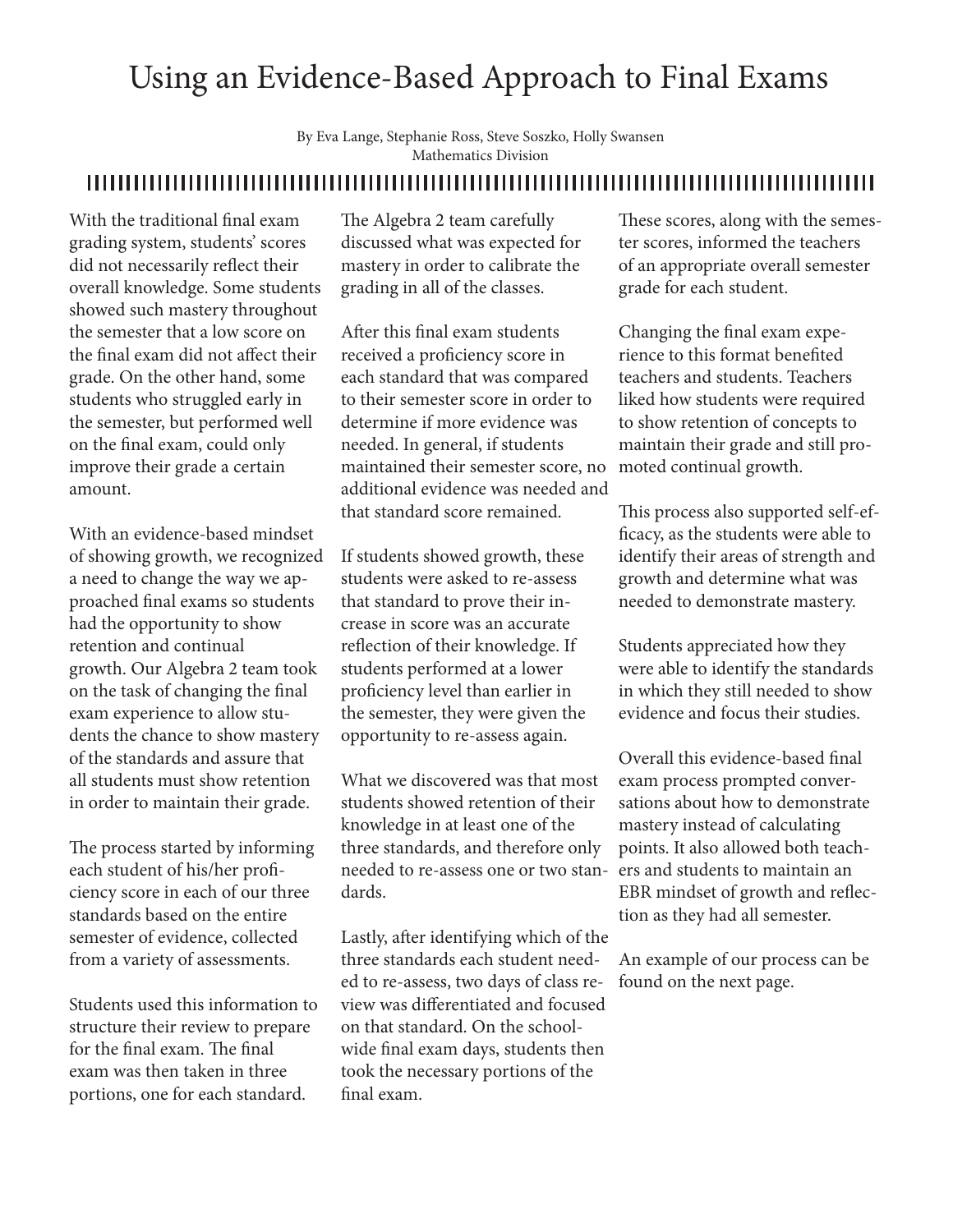| September 12 | <b>Sambad I</b> |                                                                                                                                     |                   | Analyzing/Interpreting<br><b>Shakard 3</b> | Simplifying/Solving<br>Standard <sub>2</sub> | <b>Graphing Writing</b><br><b>Standard 1</b><br>Equations. |                                                    |
|--------------|-----------------|-------------------------------------------------------------------------------------------------------------------------------------|-------------------|--------------------------------------------|----------------------------------------------|------------------------------------------------------------|----------------------------------------------------|
|              |                 |                                                                                                                                     |                   |                                            |                                              |                                                            | 2.14                                               |
|              |                 |                                                                                                                                     |                   |                                            |                                              |                                                            | $\pm$ of $2^{\circ}$                               |
|              |                 |                                                                                                                                     |                   |                                            |                                              |                                                            | 16.7's                                             |
|              |                 |                                                                                                                                     |                   |                                            |                                              |                                                            | 2.473                                              |
|              |                 | Bact off your scenario scores and the scenario conflux (inut count, you acct<br>in the fishwing standards on the second final exam. | Semester I Course |                                            |                                              |                                                            | <b>Standard Score:</b><br>Sameder<br><b>FERENT</b> |
|              |                 |                                                                                                                                     | Grade:            |                                            |                                              |                                                            | <b>Fram Scone</b><br><b>First1</b><br>Ē            |
|              |                 | in <u>show were existence</u>                                                                                                       |                   |                                            |                                              |                                                            | Second Final<br><b>Fixam Scott</b><br>(if needed)  |
|              |                 |                                                                                                                                     |                   |                                            |                                              |                                                            | <b>Standard Scare</b><br><b>Seminate</b>           |

None (you do not need to take any portion of the 2<sup>m</sup> final cram)

E parrars

# Algebra 2 Semester I Grade Calculations

 $M_{\rm max}$ 

Algebra 2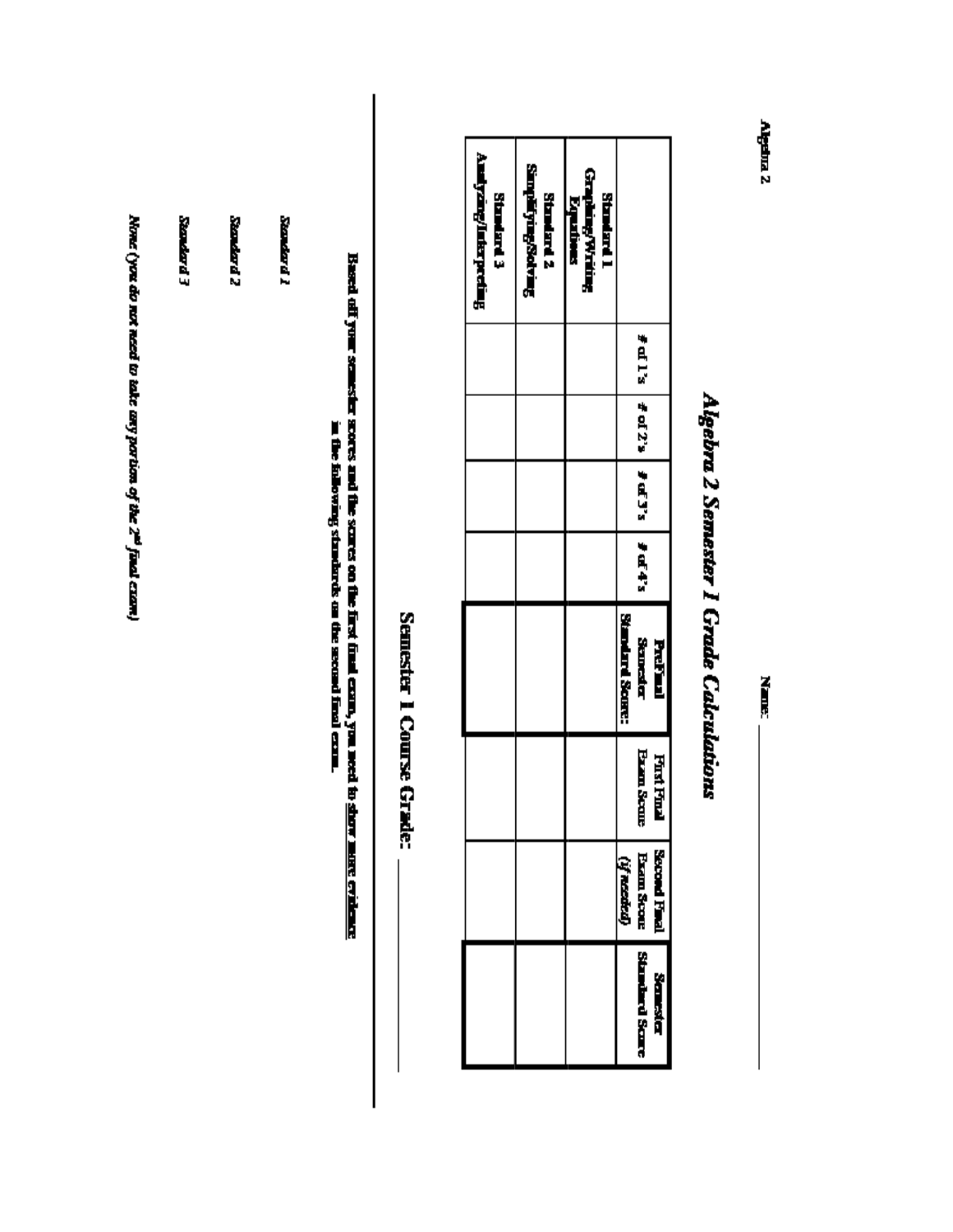#### **Talking About The Test**

#### *Most Missed Questions Protocol*

#### Deanna Warkins & Sara Cahill - Science Division

For a while, after all of our lessons, our team assessed and then we simply handed back the test. We would briefly look at the test and move on to the next unit. We stated, "Look at what you did poorly and let me know if you have any questions." Students would say, "Are we done with this unit?" We would say "no", but through my actions, we were really saying "yes."

When we sat down to think about it, we had taken some of the most teachable moments and tossed them aside. This meant that we were not talking about common misconceptions, or even helping the students relate where the question may have come from in their notes. But possibly most importantly, we were not allowing another student to explain these concepts to their peers. As a class we had done all the leg work, we now had new experts, and we were not even utilizing them!

As we lamented one day a colleague showed us how they implemented an assignment called most missed questions. We immediately loved the idea and modified it to fit our course. A process was developed that got the students talking about the test and best of all teaching and re-teaching concepts to their peers to gain better understanding of our learning targets!

How it works is that after an assessment, we first do some data analysis. As the activity is named, we look for the most missed questions on the test. We rank any question that had a class average of less than 70% on that question as a most missed question.

We will then put a post-test sheet together, or what we call a Most Missed Question (MMQ) assignment. Depending on where we thought students went wrong on this question, we might give them the full question from the test or the question with answers eliminated. Accompanying the question is generally space for them to explain why they chose this answer, draw a picture to help explain the answer choice, or solve the question showing work. Most importantly, there is also a separate space for evidence that this concept was engaged with during the unit. The piece of evidence for this could be a page number in the packet, a lab assignment, a warm-up or any other artifact that they completed in class that could verify their choice as the correct answer.

The most important part of this process is that the MMQ assignment is handed out before students receive feedback about their own test! Without yet knowing how they did on their test, all the students in the class will have an MMQ in front of them and they will begin working through the questions. What we hear from students: "Oh, I had no idea on this question." "I remember this one." "I think I picked this, but I really wanted to check my notes." "What is this question saying."

As teachers, we can walk around and hear their thought process, double check groups to make sure they are getting it, or even pause class and instruct on something that they may still be missing.

Most of the time, the groups give the accurate feedback before we do! They are really curious to see if their answers are correct, but are forced to satisfy that curiosity by discussing concepts with other students! A student that might not understand the concept is now getting a mini-lesson from a peer, or they are revisiting key points and solidifying their current understanding. Formative assessment at its best!

As they finish up the assignment we only now hand out the feedback from their test and they get to see what they initially answered. Some students are proud to find they beat the odds while others are glad that they finally learned a concept. They continue conversing with their group members about other questions on the test that they may not have understood. Even the student that tests well will find that they have a MMQ and will often learn from a student that may not test so well.

What we find most rewarding about this method is that shows us that students are exceptionally collaborative. By dedicating time to this type of post-assessment discussion our students are more invested in learning from a test than they ever have been.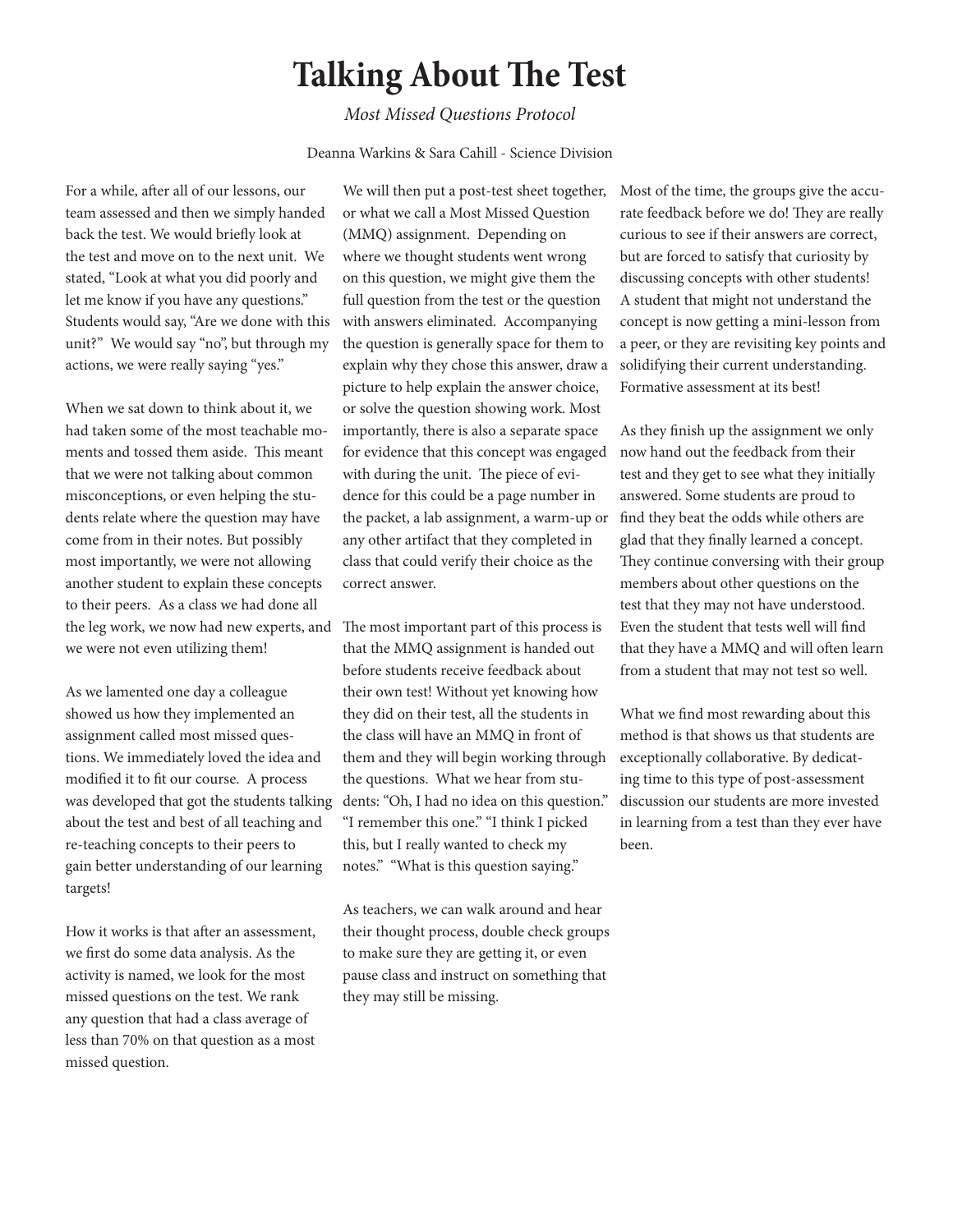

Using any of these technologies?

# Interested?

Visit a technology coach in room 3024 today!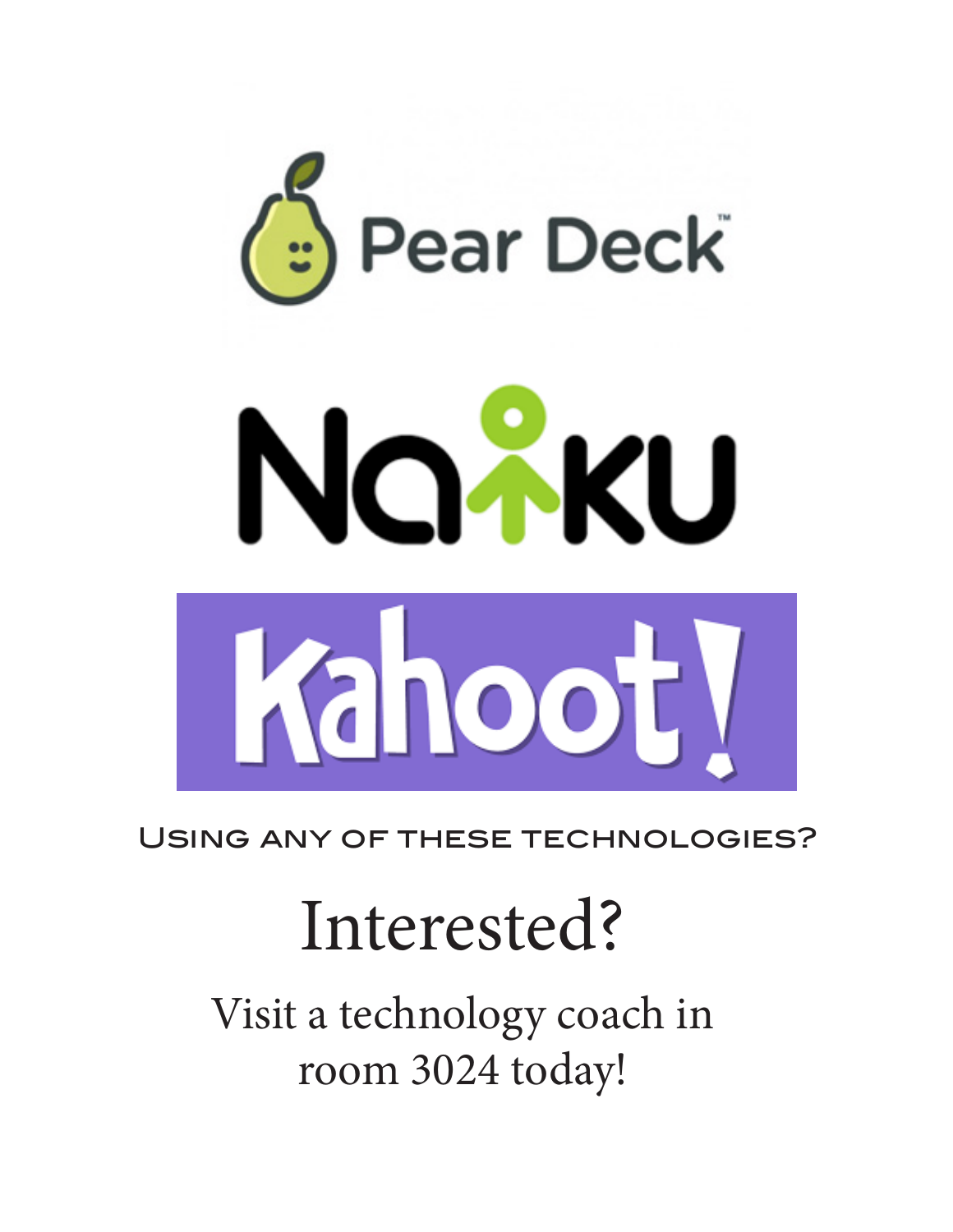#### The Value of Unobtrusive Assessment

Christina Erickson Applied Arts Division

Robert Marzano identifies 3 types of assessments: obtrusive, unobtrusive and student-generated. The one that many of us are most unfamiliar with using is unobtrusive assessment. During unobtrusive assessments students are not aware they are being assessed and feedback can be provided instantly. This assessment takes place as a teacher observation, completion of a task, or a checklist of skills.

easiest with learning targets that are assessment with just a little bit of Using unobtrusive assessment is tied to a skill that can be demonstrated by a student. This includes procedural content, a student's current level of performance of a skill. This type of assessment provides the teacher with information about how the student is currently doing in the learning of a skill.

If you want to use this type of assessment with more thinking based skills, you will need to question the student in order to ascertain their level of comprehension. However, with an observable skill, I move around the room assessing the desired learning target and not disrupting the learning and work of the students.

It also allows me the opportunity to learning target. provide instant feedback to students. In a step-by-step process, if the second step is incorrect, it will end in a poor final product. Therefore, it is my goal to assess students in their progress and provide feedback and corrections so their final product meets with high professional standards.

How can this type of assessment work in your classroom? All content areas can use unobtrusive effort and creativity. Here are a few ideas that might get you started:

**World Languages:** The teacher observes a casual conversation between 2 students about their weekend. One student has mastered this skill while the other hasn't. The teacher assesses this as one student meeting the learning target while the other student can receive feedback on their progress.

**Physical Welfare:** The teacher observes a student following the rules of volleyball and demonstrating positive sportsmanship. The teacher assesses this skill in the moment as meeting their sportsmanship

**Social Studies:** The teacher observes a political debate between 2 students demonstrating they understand the differences between political parties. This becomes the proficiency evidence that is entered into the gradebook.

**Language Arts:** A teacher observes a student writing a haiku poem and reads it over their shoulder, although it is not turned in, it is clear that the student has mastered this skill.

**Art:** A teacher observes a student correctly rehearsing a piece of music before the assessment. Once the day of the assessment arrives, the student does not perform the piece correctly, however the next day the teacher hears them performing the piece correctly once again. This would be an unobtrusive assessment of the student showing mastery of the skills of the music piece.

**Science:** A teacher observes several lab groups, focusing on if they are following the correct procedures for a lab.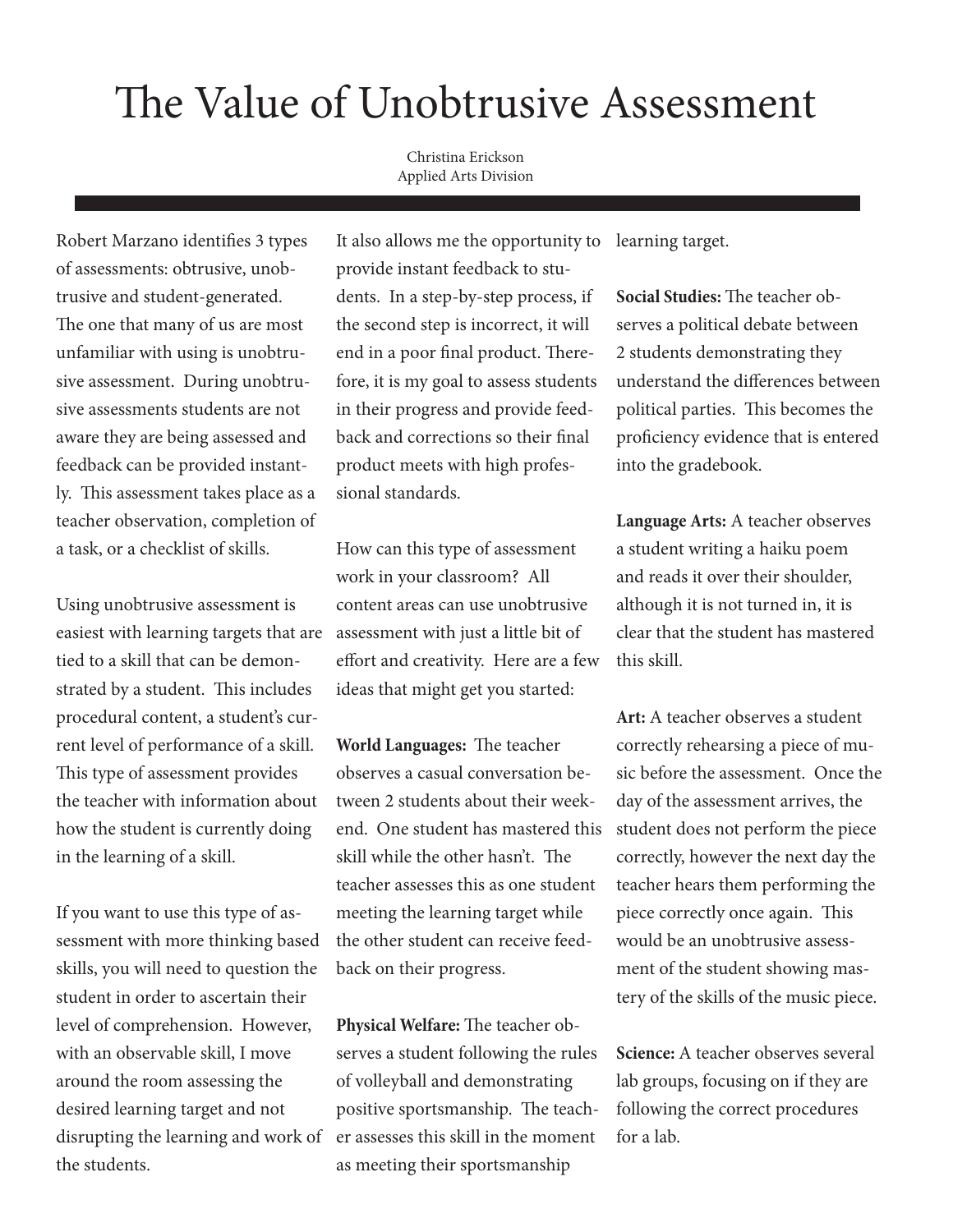#### *(Continued from previous page)*

The next lab, the teacher focuses on the rest of the lab groups not observed the previous lab. The data the teacher records this proficiency evidence is entered into Infinite Campus.

**Applied Arts:** In the foods lab, students are focusing on correct measuring techniques. Over the course of 3 labs, all students will be unobtrusively assessed and provided feedback on their mastery of this learning target.

**Math:** A teacher converses with a student while working on a calculus problem from their homework.

Ms. Zaimi

It is the same learning target that was assessed on the recent quiz; the student however did not show mastery at that point. It is now clear that the student has mastered the process to correctly solve the problem.

In using unobtrusive assessment, it can be difficult to assess ALL students in the same class period therefore is important to find a method of keeping track of student progress. I started out by printing a seating chart and making notes on student progress as I moved around the room assessing students.

I had a seating chart printed for each learning target, so I could see which students

I had already assessed on the target and which ones I still needed to observe. I then enter that data and comments into Infinite Campus for the students to check their progress. Then my colleague Sara Lohrmann started using an app called LessonNote. Using this app has streamlined the process, has saved quite a bit of paper and keeps a digital copy of the unobtrusive assessment.

Of course there is no perfect assessment, but by using unobtrusive assessment throughout a course of instruction you can create a unique formative assessment environment and hopefully gain a complete picture of a student's growth as a result of their learning.

| 13:16:09 CST (-0s) - Lesson start     |
|---------------------------------------|
| 13:17:06 CST (+57s) - Duration (4s)   |
| Jonathan                              |
| Learned about                         |
| 13:17:28 CST (+01:19) - Duration (7s) |

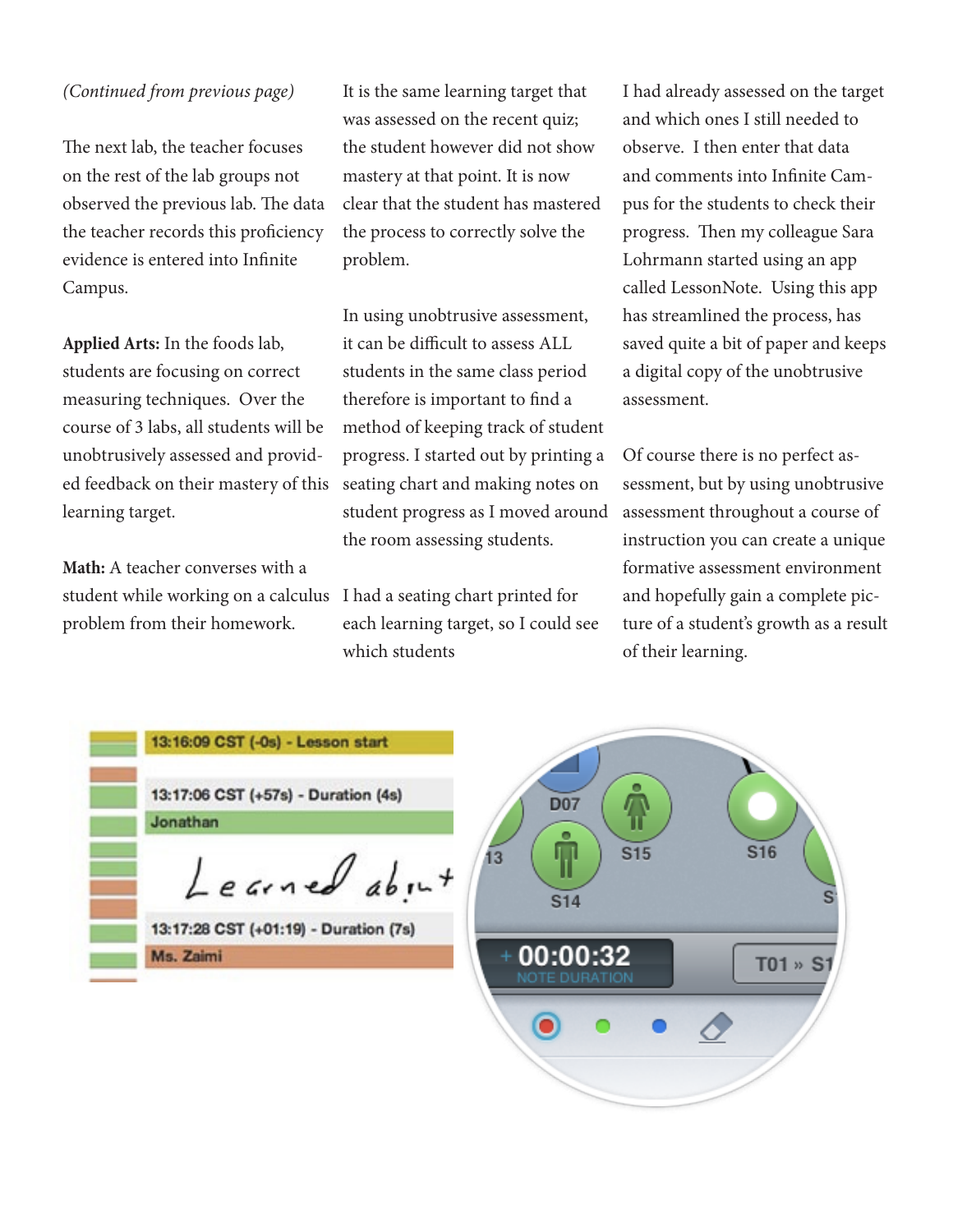#### If At First You Don't Succeed Try, Try Again

Maureen Levanti Fine Arts Division

In the current grading system students are penalized in a way that places them into a deep hole they often cannot get out of. In addition to penalizing the students that are beginning with less experience, the current grading system can also make for complacent students that do what they need to do to get a grade. Walt Disney lived by the motto that you never settle for your first success. As an artist it takes a lot of patience and discipline to get to a point of pairing refined technique with strong ideas and concepts. The process of developing an innovative and thought provoking piece of art that incorporates the voice of the artist consists of taking chances that can sometimes lead to failure.

In today's world students cannot fail, students are so concerned with grades and GPA's that they fear challenging themselves. They are afraid to take chances, they often resort to finding a solution with less risk and, with the high expectations and heavy workloads they take on, they look for the path of least resistance. Students fear anything less than a 'B' letter grade and will do whatever it takes to achieve this, including but not limited to manipulation and negotiation. Evidence Based Reporting isn't about averaging or playing with numbers, instead it rewards growth and encourages the student to become more concerned with the work they are creating.

The student learns to ask questions about how they can improve their skills and how they can develop stronger concepts and ideas. The students are not asking, "What can I do to get an A?" Instead, they are asking questions such as, "How can I establish my focal point in this photograph?" Evidence Based Reporting is a method of giving students feedback provides them with the tools to develop self-awareness, decision making skills and independence. They learn how to identify their strengths and areas in which they can improve. They take chances and worry more about how they will finish, than where they will end.

In addition to acting as an Art Teacher I am both a cross country and track coach. In this role one of my primary jobs is to make kids run faster. As a coach I do not give my runners grades, but I do have benchmark time trials, dual meets and workouts that act as formative assessments. I also have checkpoints to identify strengths and areas in which we need to improve. We look at our Sectional and State Meet, a true evaluation of growth and development. By collecting evidence I am able to evaluate my runners and they eventually get to the point of evaluating themselves.

Within this system a runner that starts at a slower pace is rewarded when he/she works hard, practices and listens

to feedback. On the other hand a runner that is already at a high level is challenged and the expectations for all athletes vary depending on their ability.

After I went to a seminar about the new Evidence Based Reporting System, I saw a correlation between the way I train my athletes and a way in which I can train and teach my art students. Without averaging and letter grades, my students were challenged with questions instead of numbers. My students began seeking out help and asking for guidance. They began working collaboratively with one another to develop ideas and find solutions. They ask me questions about ways to refine their camera handling skills and or ways to unify their color schemes in their imagery.

When I began working with the evidence-based grading system, At first I worried that the students that were at a high level would be less concerned with the summative assessment during final exams. Instead these students saw this as an opportunity to show off their skills and demonstrate their knowledge and strengths. The students that began at a lower level were also able to use that final summative as a way to demonstrate mastery and growth. Student work has become stronger and the learning has become more meaningful and authentic.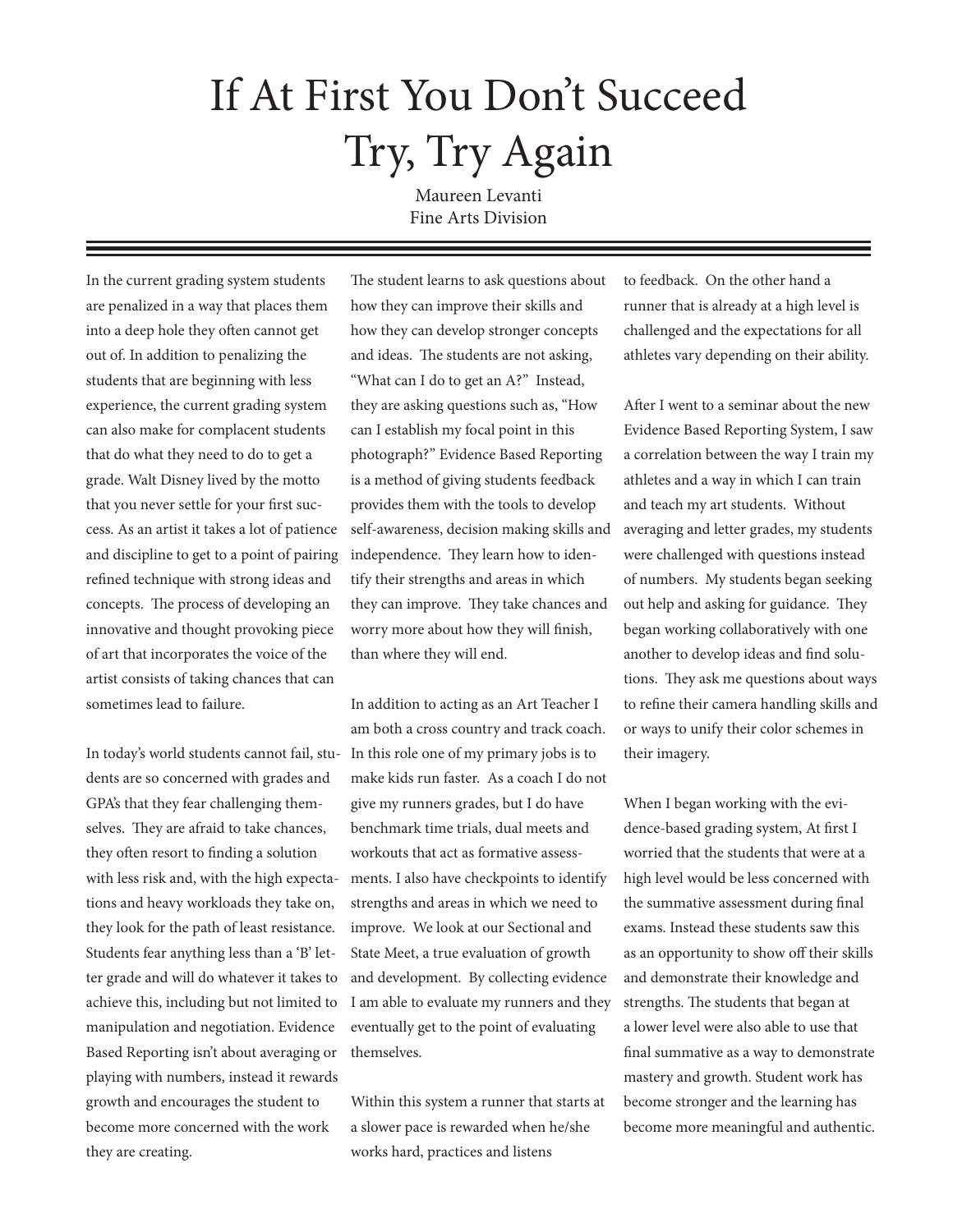

# Need some ideas for you literacy toolbox?

See a literacy coach in office 6000! They are a great resource!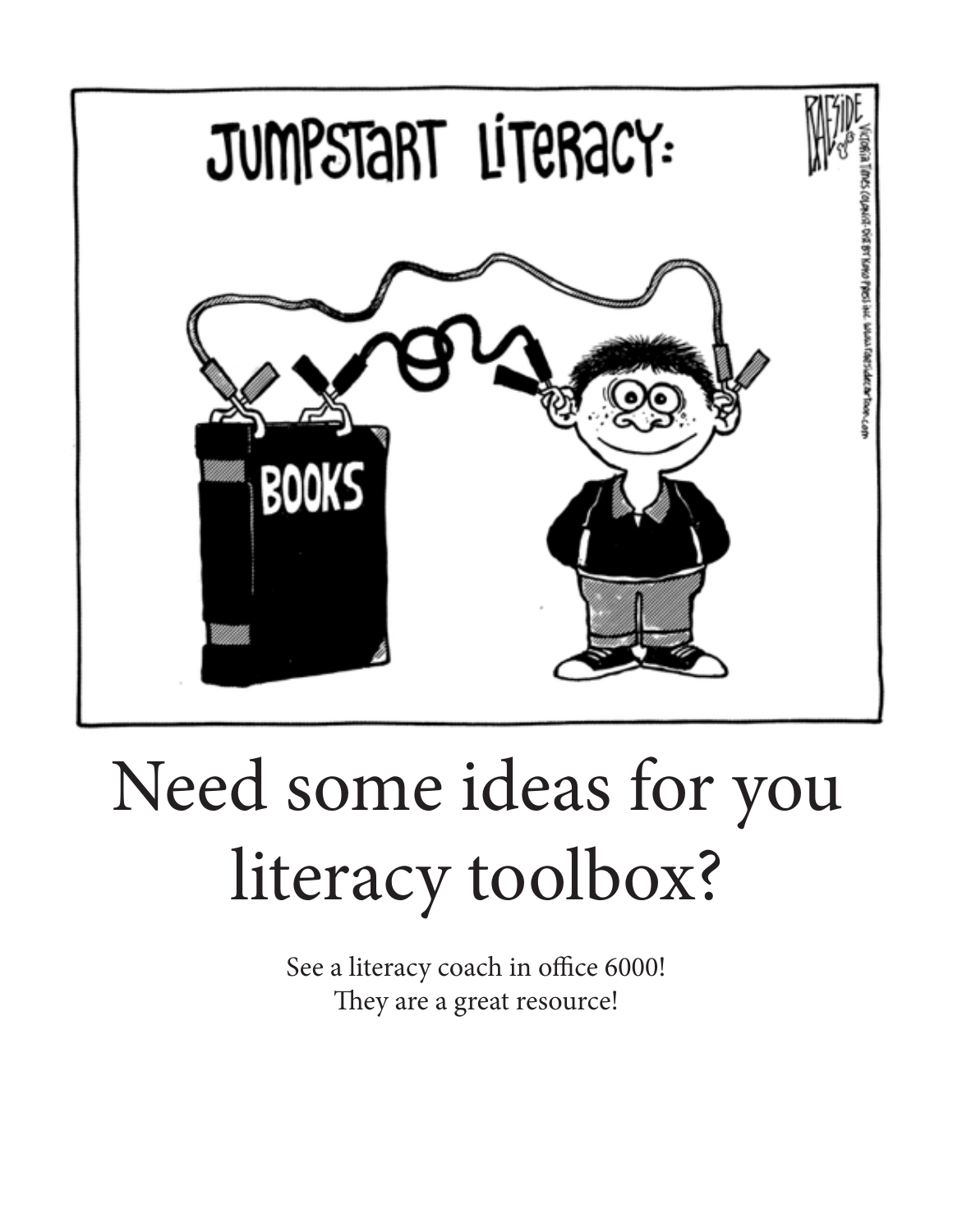#### Dancing Around Assessment: Bridging the Divide Between Points and Feedback

Melinda Criglar, Angela Dauphin, Janet Rothwell, and Tiffany Van Cleaf Fine Arts Division

In the early days of dance assessment we struggled with using the school's system of points to reflect and communicate to students their grade and more importantly to provide them information for growth. Our old system did not aid in our assessment of students' learning or understanding of dance material. A student could just naturally be a great mover but that did not mean they understood more in depth dance concepts and movement within the body. We teach dance beyond imitation and want our students to truly embody movement for themselves.

This being said we needed to create a rubric where students would know course expectations and take on the responsibility of achieving the goals of the class. In the past we had rubrics for every assignment and the downfall was

that the goal of every assignment would shift and we found ourselves constantly re-inventing the rubric wheel. We began to create one rubric to go beyond numerically scoring a student and instead one that would encapsulate the expectations of the course and would simultaneously provide important feedback for the students.

We started with what the pillars (standards) for the course are: Technique, Choreography, Content Knowledge and SEL. Next, we categorized all the rubrics we had into these Standards and then finally outlined the learning targets. We then changed the language from very specific to more broad and all encompassing. We were careful to use language that was user-friendly and changed the tone of the rubric from what students could NOT do to what students could DO.

This is an evolving process which has lasted for few years and still continues today. We started with 143 targets then scaled to 60-70 targets. In order to limit the amount of targets, we developed rubrics that scaled the expectation and only list the success criteria instead of the reverse. We now have approximately 16 targets that we assess at different times throughout the year.

What we realized from all of this is that "Content is the variable and the target is the constant." This is the fundamental principle of quality formative assessment that we have determined throughout this process. We have one set of rubrics for all Dance class levels and although the content and rigor increases as students progress through the year and through the levels, the target remains constant for everyone. See example of our current rubric below.

|   | 3 ranking                   | Execution(TE)                                                                                                        | Dynamics(TD)                                                                                                                      | Time(TT)                                         | Performance(TP)                                                                                                                                                                              |  |  |
|---|-----------------------------|----------------------------------------------------------------------------------------------------------------------|-----------------------------------------------------------------------------------------------------------------------------------|--------------------------------------------------|----------------------------------------------------------------------------------------------------------------------------------------------------------------------------------------------|--|--|
| 4 |                             | In a structured dance phrase, ALL<br>movements (essential and prior<br>learned) were performed in the<br>proper way. | In a structured dance phrase, ALL<br>movements were performed with given   movements were performed with<br>expressive qualities. | given rhythm, tempo, and<br>musicality of music. | In a structured dance phrase, ALL In a structured dance combination,<br>the performer effectively engages<br>the audience using FULL energy<br>and FULL kinesphere/range of<br>motion (ROM). |  |  |
|   |                             | in a church and dance chrone. But                                                                                    | in a staudi sad danna nhmen, accordial in a churk met danna nhmen.                                                                |                                                  |                                                                                                                                                                                              |  |  |
|   | <b>Success</b><br>Criteria: | alignment and posture, connectivity,<br>clarity of movement, attention to<br>correction and detail.                  | flow, accent, movement<br>qualities:swing/suspend, sustained,<br>percussive, vibratory, collapsed                                 | tempo, rhythm, melody, sound<br>interpretation   | Energy, Risk, Focus, Kinesphere                                                                                                                                                              |  |  |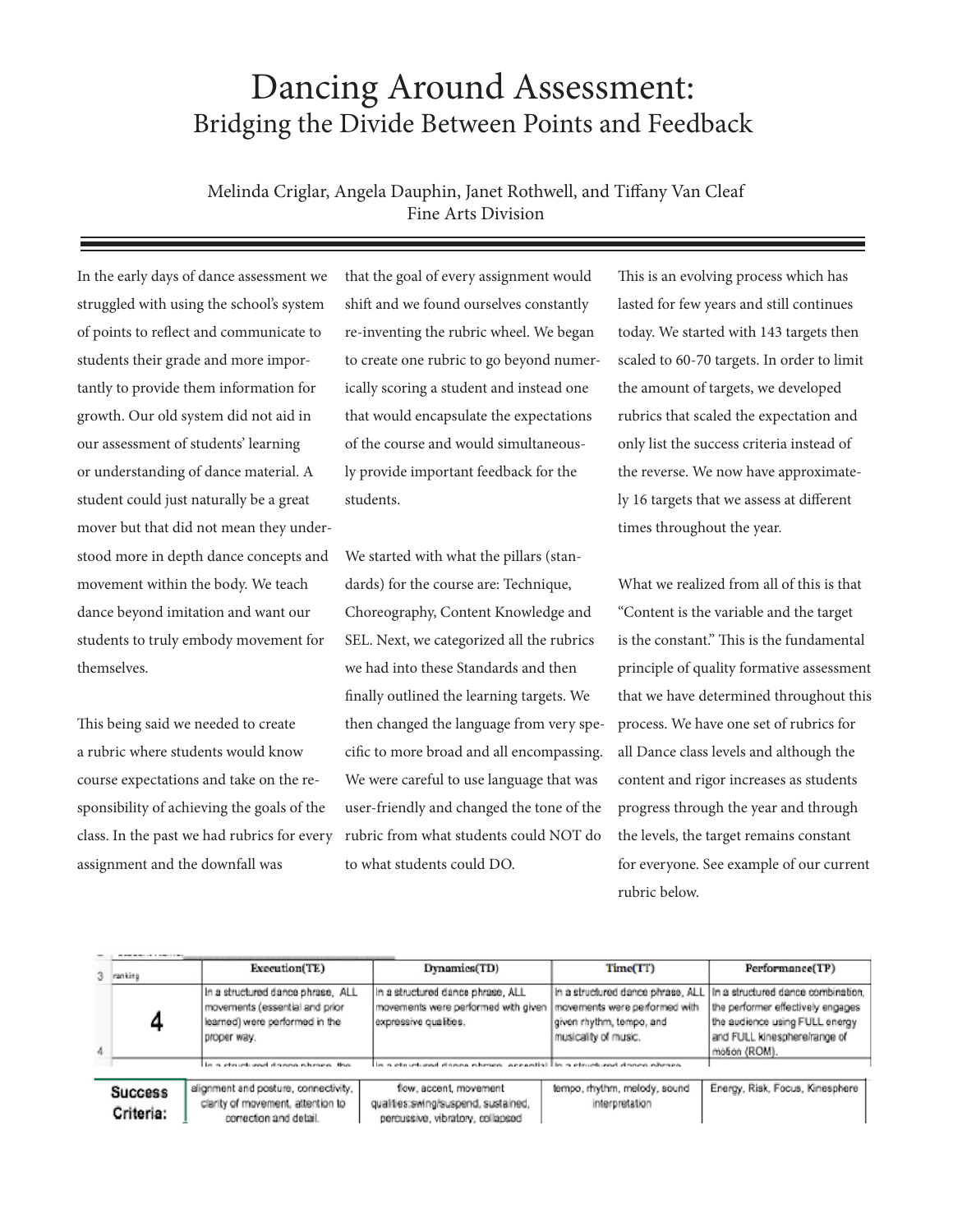

# Have you noticed a student like this?

Come to the QLC and meet with the Director of Student Learning Programs to get our students the support they need!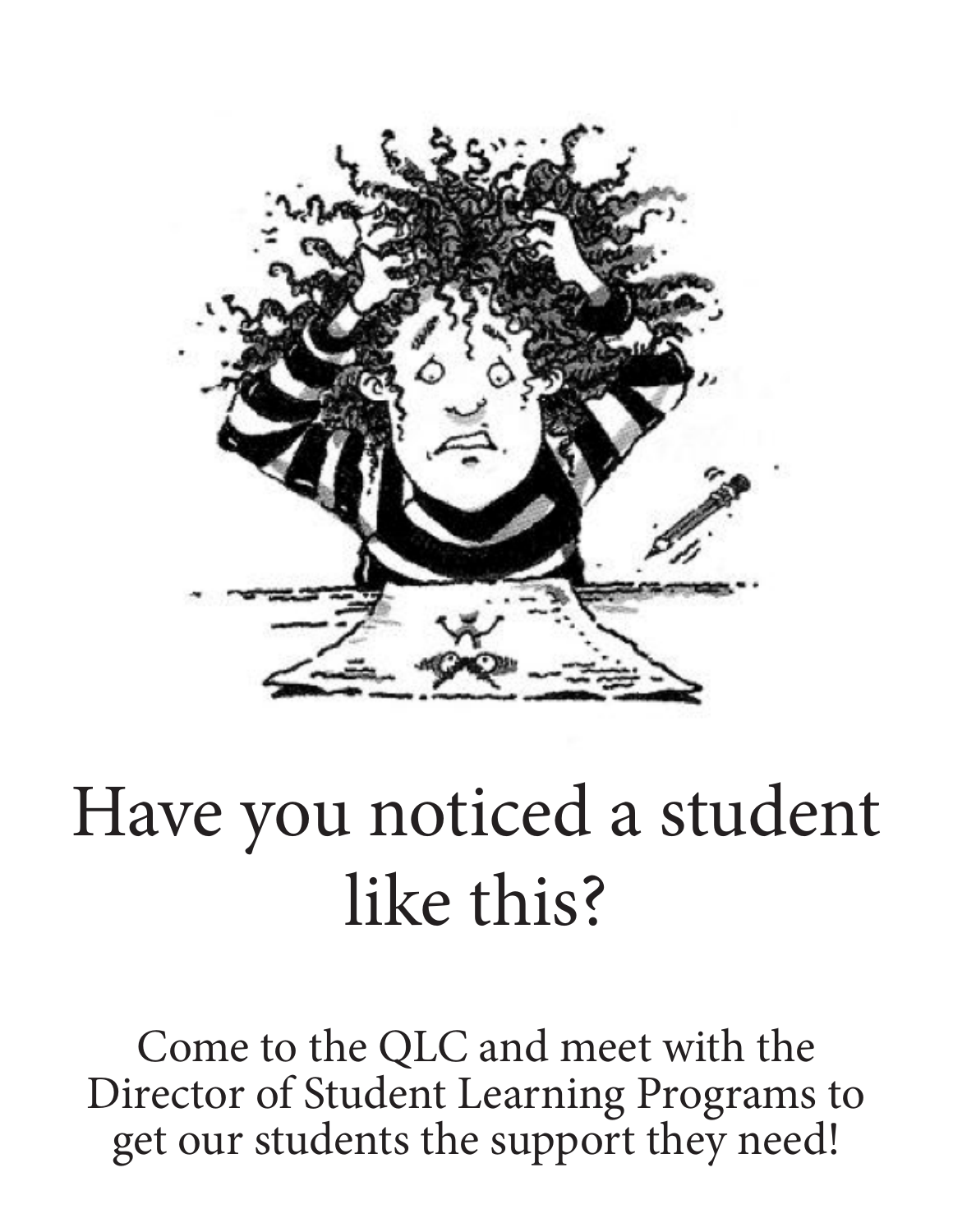#### Making Sense of Mistakes: Implementing Formative Assessment to Improve Student Learning

Sheila Edstrom & Ryan Fedewa - Science Division

Every teacher, regardless of school or content area, has challenges to tackle in helping students learn. For AP Physics C (calculus-based physics), one of the unique features is that students need to speak in the language of fairly advanced mathematics while reasoning through increasingly abstract content. Further, there are multiple pathways to approach a particular content area, and mastery of one approach does not necessarily guarantee mastery in another. How do we help all kids tackle the content of the course, while providing ample opportunities for each of them to succeed?

Perhaps the greatest challenge we faced in answering this question is in serving the needs of the increasingly diverse set of students in our classes. This diversity is a fairly recent phenomenon, as we have watched the course more than triple in size in less than five years.

With this growth came varying skill sets, including

mathematical ability, engineering and science backgrounds, and even personal motivation.

Success, to us, meant equity across this increased population. Obviously, we wanted our students to be prepared for college, and more than that, we wanted to build their cognitive and metacognitive thinking skills as much as possible. The latter set into motion a need to differentiate instruction, as well as a need to examine the means in which individual student performance. student growth could be communicated.

#### **Our Initial Approach**

We noticed that our students tend to struggle with each linked to 5 different multiple choice questions where the opportunity for partial credit is absent. We figured preparing the students to tackle these questions was a good place from WFAs, unit exams, to start. We built a collection of weekly formative assessments (WFAs), each consisting of 5 to 10 multiple choice questions.

We then built a system to analyze student performance on these questions. We decided to "tag" each question in Mastery Manager with both a content area identifier linked with a specific science skill identifier. We did the same for other assessments, both formative and summative. Our hope was that we could pull reports for individual students or classes on specific identifiers in order to track individual and collective

While that sounds like a great idea, it did not work as hoped. Our first framework included 50 to 75 content areas, science skills (totaling 350 unique tags through which each of our questions were filtered). Even when pooling data review assignments, and practice and final exams, most content areas had too few questions to do meaningful analysis on student or class performance. In other words, it was impossible to infer

any trends.

We eventually realized our problem. We were diving too deep. We took a step backwards and reduced our content area tags to our 12 unit topics. We also tagged the content area and the science skills separately, whereas initially we linked them together. In other words, we initially had a Newton's Second Law - Graphing tag as well as a Newton's Second Law – Calculus tag. By creating two separate groups of tags, we effectively went from 350 unique tags through which each of our questions were filtered to 12 content tags and 5 science skills, each tagged separately.

Now, we can filter data based on content OR skill, or both. While it seems like a simple change, it took an entire year of data collection to reach this point. Luckily, Mastery Manager continued to store all data we input into it.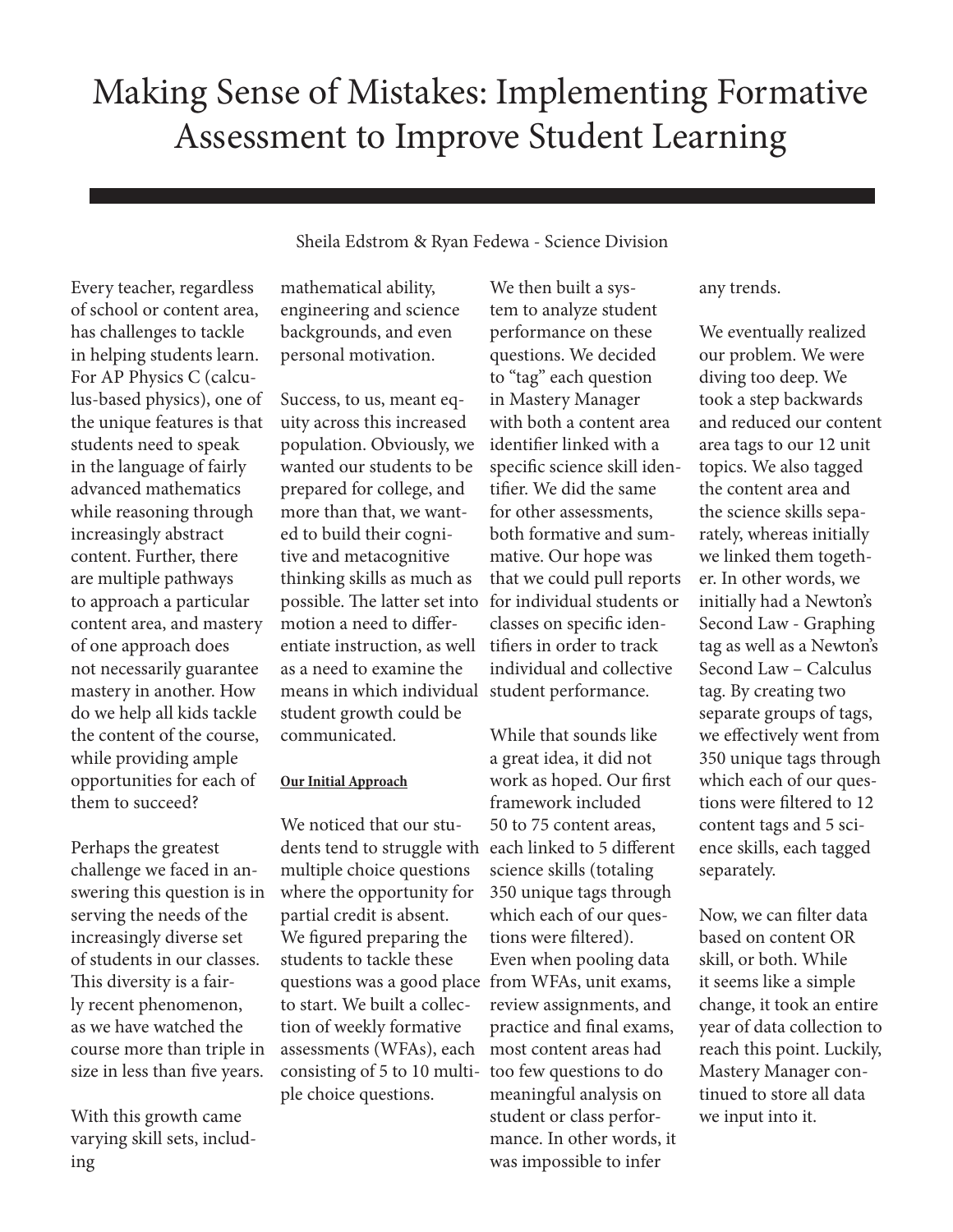Changing the tags simply changed the way in which this data could be compiled, and likewise, the reports we were able to run. Trends (individual, class, teacher, course) could now be seen.

We believe that our system of tagging questions could be applied to many other subject areas. For example, a foreign language class may find that each content area is useful for a tag, as we did, and then tag skills such as reading, writing, speaking, and listening that are interwoven through each unit, like our five science skills are. A math class might use solving, graphing, modeling, simplifying, and analysis as their skills. Teachers in those areas would know better than we do which tags fit their classes best, but the paradigm of content areas and 4-6 skills is hopefully applicable across departments.

#### **Analyzing Data and Feedback**

One of the best reasons to undertake a somewhat time-intensive process like this is that we are able to speak to our students who are struggling in the class. If you look at Figure 1.1, you can see a "sample" student from a previous year after one semester of the class.

| <b>Objective</b> | <b>Description</b>      | <b>Points</b>  | <b>Assessments</b>      | <b>Achievement Level</b> |
|------------------|-------------------------|----------------|-------------------------|--------------------------|
|                  |                         | Science (2012) |                         |                          |
| $\mathbf{A}$     | <b>GRAPHING</b>         | 17 of 27       | 12                      | Non Mastery              |
| B                | <b>CALCULUS</b>         | 15 of 16       | 9                       | Mastery                  |
| C                | PROPORTIONAL REASONING  | 22 of 35       | 14                      | Non Mastery              |
| D                | MATHEMATICAL SYSTEMS    | 14 of 19       | 7                       | Mastery                  |
| E                | CONCEPTUAL/MATHEMATICAL | 63 of 113      | 20                      | Non Mastery              |
| A                | <b>KINEMATICS</b>       | 28 of 35       | 4                       | Mastery                  |
| B                | <b>DYNAMICS</b>         | 24 of 31       | 4                       | <b>Mastery</b>           |
| c                | <b>WORK AND ENERGY</b>  | 17 of 27       | $\overline{\mathbf{3}}$ | Non Mastery              |
| D                | <b>MOMENTUM</b>         | 14 of 29       | 3                       | Non Mastery              |
| F                | <b>ROTATION</b>         | $21$ of $44$   | 6                       | Non Mastery              |
| F                | SIMPLE HARMONIC MOTION  | 19 of 25       | $\overline{2}$          | Mastery                  |
| G                | <b>GRAVITY</b>          | 8 of 19        | $\overline{2}$          | Non Mastery              |

Figure 1.1

If this student asked for guidance in how to study, we could offer a more personalized set of recommendations. Based on the data, we can see that the student is clearly mathematically talented, as seen in the scores in the 'calculus' and 'mathematical systems' skills.

This conclusion is supported by the units in which this individual has excelled: 'kinematics', 'dynamics', and 'simple harmonic motion' are all very they pose as a result of the to the value the College mathematical units, and this student likely did well thermore, this additional in those units based on mathematical strengths. However, in the units that are more conceptual, utilizing the skills that rely less on mathematical analysis, the student struggles. In other words, instead of working on solving more problems, this student should try reading the book, writing out explanations in words, resulting pedagogy, is that focusing on ranking tasks, or listening to an online lecture for the why of

the problem, not the how of the problem.

In addition to providing feedback relating to the trends of individual student strengths and weaknesses, we can also identify class, teacher, and assessing, and how much even course, trends. With that identification, adjustment to teaching can happen, both in conscious each skill needs to be repdecisions we make to address areas of weakness, that makes sense for that and in the involvement of students by the questions feedback provided. Furinteraction between students and teacher fosters student accountability and responsibility. Students have the opportunity to assess themselves, and then take a more active role in identifying how to improve.

Perhaps a final benefit to our tagging system, and we now are intimately connected to the content in our exams,

especially in how they relate to the skills we assess. In a sense, it helped us to experience the tagging process, mistakes included. By tagging each question, we identified which skills we were we assessed it. As a result, we were able to make sure our exams were balanced; resented in the amount unit, both in terms of the physics, and in relation Board places on it in that content area. In doing so, we have a greater confidence in the exams we give our students, as they are providing what we hope to be an accurate measure of our students' progress, individually and collectively.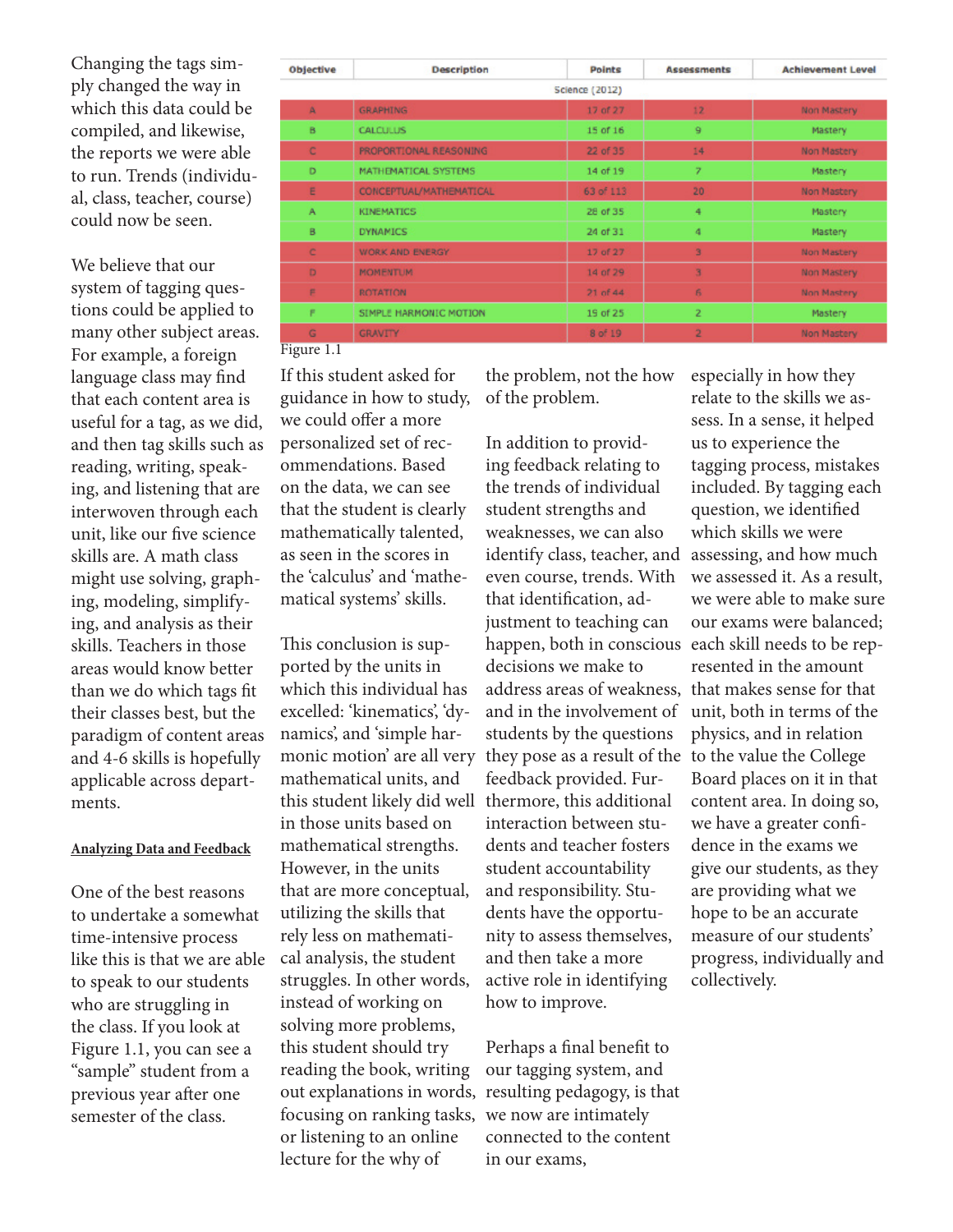#### *4 Common Misconceptions about Feedback: An excerpt from The Feedback Process*

by Joellen Killion

The Feedback Process: Transforming Feedback for Professional Learning via learningforward.com

There are many popular misconceptions<br>about the content of feedback in the literature. Most misconceptions about feedback result from a more traditional view of feedback as information transmitted to a learner by a knowledgeable other as a part of assessment or evaluation.

#### **Misconception 1: Feedback occurs only in performance evaluation.**

This is understandable since most supervisors provide feedback during the dreaded annual performance review. When feedback is associated only with performance evaluation, it will continue to be sparse. In its 2013 State of the American Workplace Report, Gallup reports that 70% of American workers are not fully engaged in their workplace. Of the 12 attributes Gallup uses to assess engagement, a factor consistently associated with high levels of organization performance, four directly relate to the presence of feedback.

#### **Misconception 2: People are feedback adverse.**

Feedback is logical. Its absence in most orga- nizations is illogical. Feedback as a process to promote growth is the fuel for improve- ment. When feedback is scarce, people lack knowledge to make changes in their prac- tice...When they have ongoing opportunity to understand expectations, have clear goals, know where they stand in relationship to expectations, and clarify actions for changes, they are able to be more self-directed, con- tinue to improve, feel more engaged, and feel better about their own performance.

#### **Misconception 3: The feedback sandwich softens critical feedback.**

Some management advisors recommend the use of the feedback sandwich, critical feedback pressed between two slices of positive feedback...While common as a component of performance evaluations or review, the feedback sandwich also has the potential to miscommunicate the intent, lessen the learner's motivation to act on the information, and eliminates the learner's opportunity to learn how to be analytic and independent.

#### **Misconception 4: People prefer positive to negative feedback.**

The direction of feedback, positive or negative, has been the subject of multiple studies over the years, yet results are inconclusive that one direction of feedback is preferable to or has a greater impact than the other. Learners usually understand that the purpose of the feedback process is to promote their growth. To that end, they want to be a part of a process that helps them understand how to improve.

Common though they may be, these misconceptions contain the seeds of an approach to feedback as a process rather than a product. Misaligned practices can, with some care, practice, and guided ef-<br>fort, be adapted or adjusted so they more closely align with practices recommended throughout this book.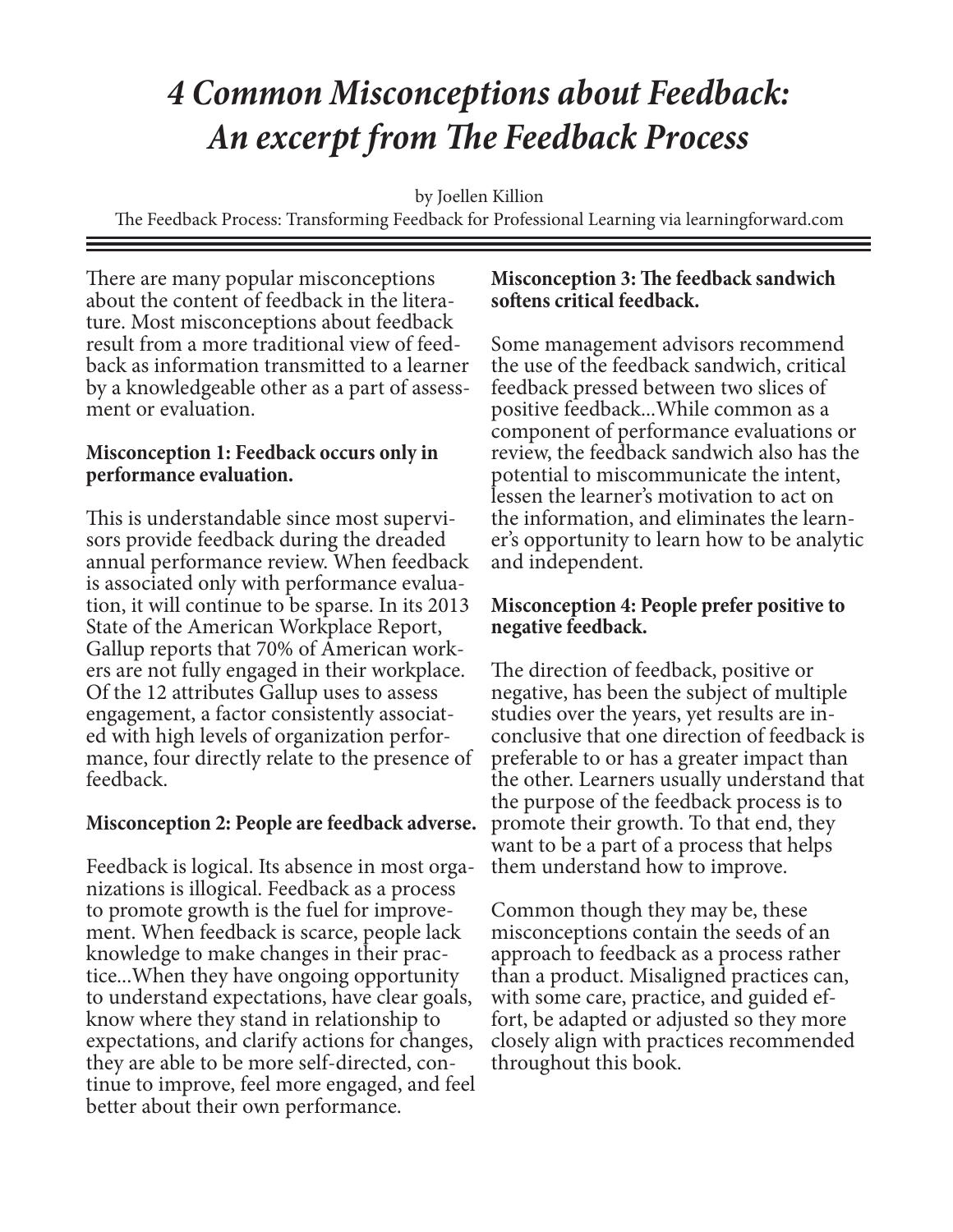

### Are you using assessments to verify proficiency or develop it?

# Not Sure?

# Ask your director today!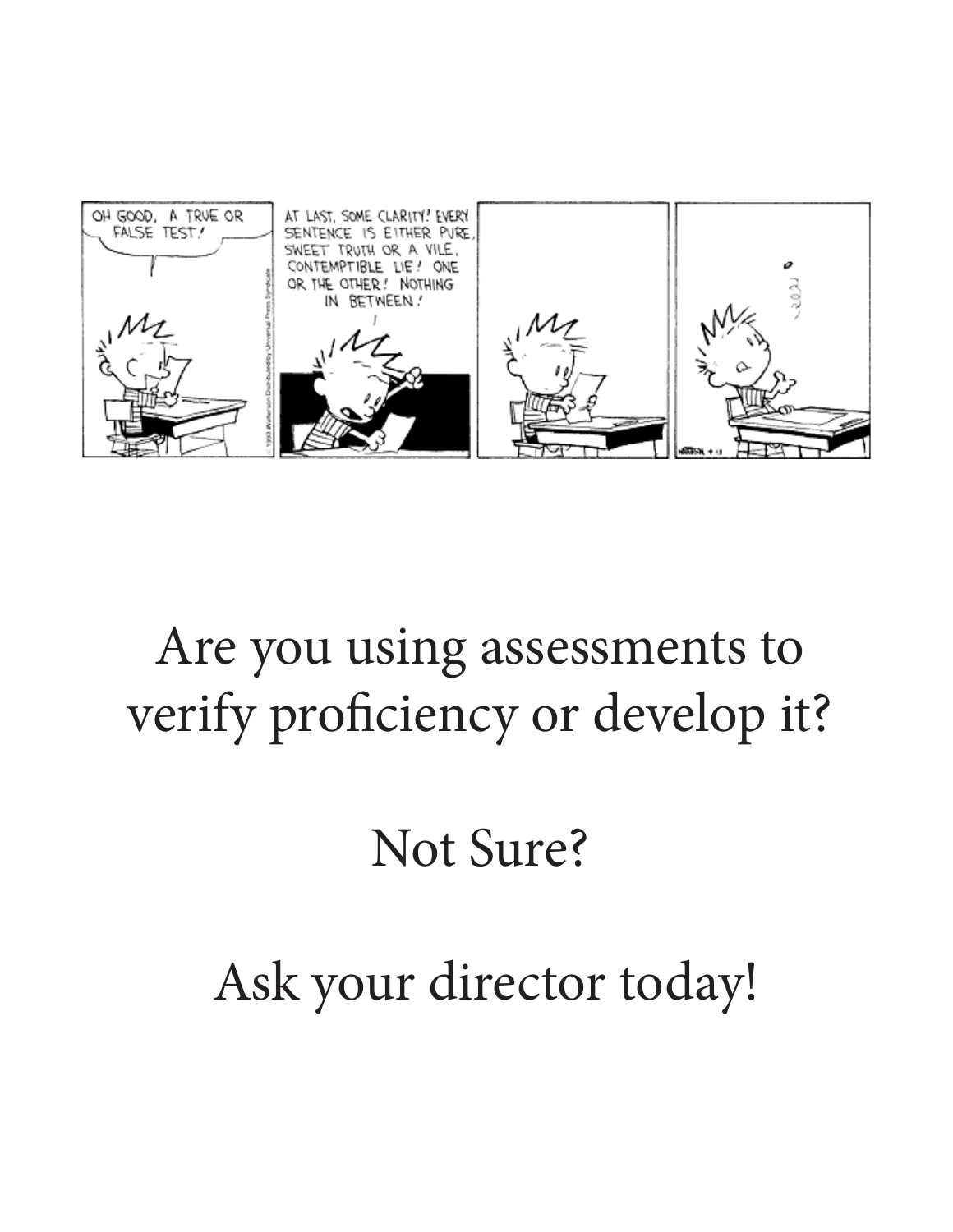# *Creating Contemplative Learners*

By Bruce Vaughn

via Yearning For Learning

A few educators still refuse to admit that learning is as much accident as by design. The effort that is put into creating perfectly formed lessons, while important, does little to drive learning. In my experience learning happened for my students, not as a result of the flawless design of my lessons, but as a result of the reflective experiences that I created for my students. Through much trial and error I discovered that learning only occurred on the far side of reflection (Schoemaker, Brilliant Mistakes 2011). What this means is that I was attempting to activate student learning through activity instead of thinking. Furthermore I saw that it was student reflection that I should be after not student knowledge.

With this realization I set out to create a different type of lesson. A contemplative lesson. This type of lesson, in my estimation, was a lesson that makes students highly aware of their current state of learning, builds reflective stamina, helps students accept critical feedback, and develops a growth mindset. This was the lesson I wanted to create, that I needed to create in order to produce contemplative learners. If my students could become contemplative learners then the learning would take care of itself.

To start I made a list of of criteria that would show me if my students were becoming contemplative learners as a result of my lessons.

A contemplative learner will display qualities similar to the following:

- Reflective questioning.
- Self-awareness and self-reliance.
- Speculate and Scrutinize
- Strong reflective skills and reflective stamina.
- Explain connections between concepts, prior and new knowledge.

This was a start however soon I realized that this was only half the battle. The other half was to actually create these lessons. To do that I had to be highly aware of the reflective experiences that I was provid- ing the students. Remember Schoemaker says that learning only occurs on the far side of a reflective experience.

So with that I realized I could control the learning by managing the type of reflective experience in which I was asking my students to engage.

Below is a list of reflective experiences that I used to help create these contemplative learners.

**1.Logistical Reflection:** What was the assignment? When was it due? Did I get it turned in on time?

**2. Completion Reflection:** Do I understand the parts of the target and how they connect? Did my response completely cover all parts of the target? Do I see where this fits in with what we are studying?

**3. Connection Reflection:** How was this target similar to other target? (In this course or others). Do I see connections in content, product or process? Are there ways to adapt it to other targets? Where could I use this (content, product or process) my life?

**4. Practical Reflection:** Were the strategies, skills and procedures I used effective for this target? Do I see any patterns in how I approached this target - such as following an outline, keeping to deadlines? What were the results of the approach I used - was it efficient, or could I have eliminated or reorganized steps?

**5. Growth Reflection:** What are we learning and is it important? Did I do an effective job of communicating my learning to others? What have I learned about my strengths and my areas in need of improvement? How am I progressing as a learner?

**6. Personal Reflection:** What suggestions from my teacher or my peer's can I used to improve my learning? How can I adapt this content or skill to make a difference in my learning in this course?

**7. Active Reflection:** How can I best use my strengths to improve? What steps should I take or resources should I use to meet my challenges?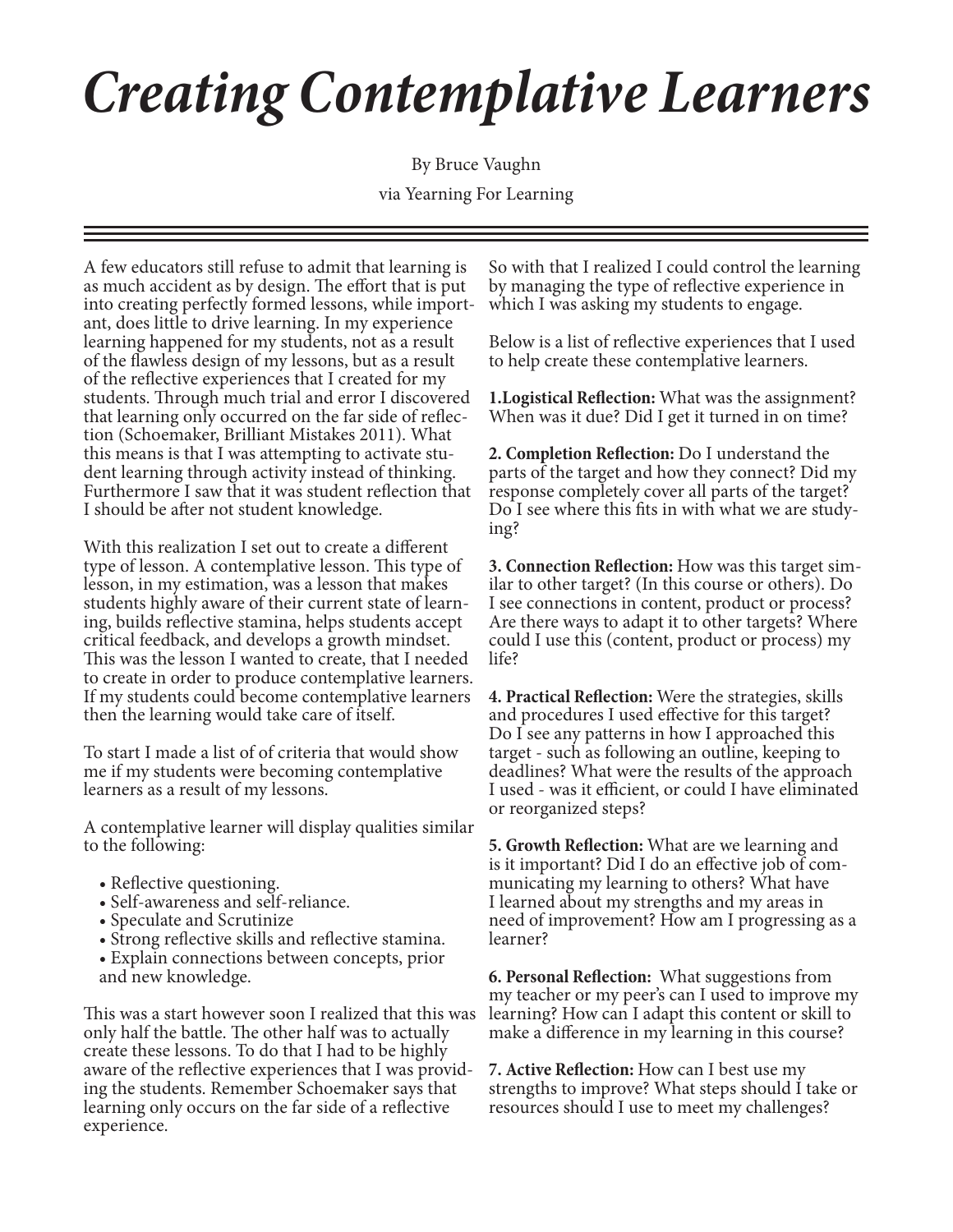

# Is your SLO ready to GO?

Review with your director soon!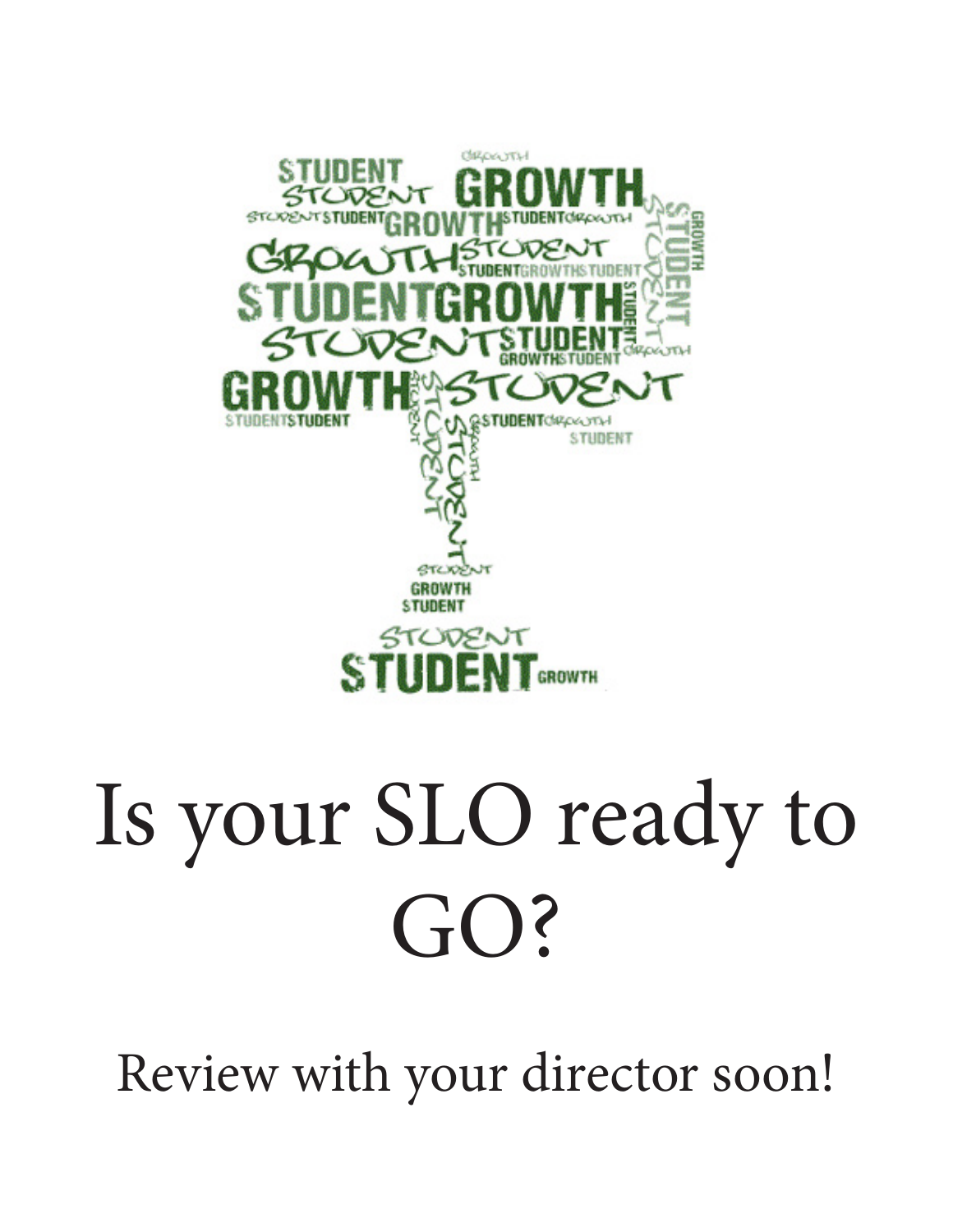#### *Shifting the Grading Mindset Starts With Our Words*

By Starr Sackstein on February 14, 2016 7:54 AM Via Edweek

#### 

Language matters. It's that simple. What we say and how we say it has a big impact on how students and other stakeholders respond to our choices.

Students are always waiting from a variety of cues from their teachers and peers to determine what and how much they are learning. So rather than perpetuate the issues around grading by using the same language we' ve always used, it ' s time to be deliberate in the shift as we change our assessment practices.

Getting rid of grades is a big and challenging step to make, but it can be done and even if you aren $\&\#39;$ t ready to go all in, there are ways to adjust small things in the classroom that will lead to important growth for students. Start with the words you use when communicating learning. Look at the below chart from Hacking Assessment:

| <b>Grades vocabulary</b> | No-grades vocabulary           |  |
|--------------------------|--------------------------------|--|
| grading                  | assessing                      |  |
| score                    | assess                         |  |
| "What grade did I get?"  | "What did I learn?"            |  |
| "This is wrong."         | "Try another way."             |  |
| problem                  | challenge, opportunity         |  |
| judgment or criticism    | feedback                       |  |
| get good grades          | achieve proficiency or mastery |  |

The traditional grading language is passive and judgmental and subconsciously by using this language, we are putting the focus on the wrong things.

When we say to each other or to kids that we are "grading", it reduces the work that we are trying to do. What we are actually doing is "assessing" growth and understanding. Rather than "scoring", again use "assessing" because we are spending time trying to see what students know and can do.

When we start to adjust what we call what we are doing, students will do the same.

"What grade did I get?" or some variation like "What did I get?" is a question that most teachers don't enjoying having to answer.

But imagine if we could get student to think instead, "What did I learn?" This has the opportunity to be a rich conversation. So parents reading this, fight the urge to ask your child, "What did you get on the test?" and instead ask, "What did you learn in school today?" When students see a red x on their papers or we tell them they are wrong, we are shutting them down and ending a potential learning experience. Why not say that "you aren't there yet" or "try another way" to encourage students to keep going.

As we start to shift our words, the behaviors will follow. And once all of these things are in sync with each other, then changing the way we assess in class becomes the next logical step.

Learning should be equipped with an endless feedback look rather than a terminal grade. Start the loop of communication by changing the words you use in conversation about learning and then it will become about the mastery instead of getting great grades on a report card. Think about the words you use in class. Which ones can have potentially negative connotations and how can they be adjusted for a growth mindset? Remember, words matter.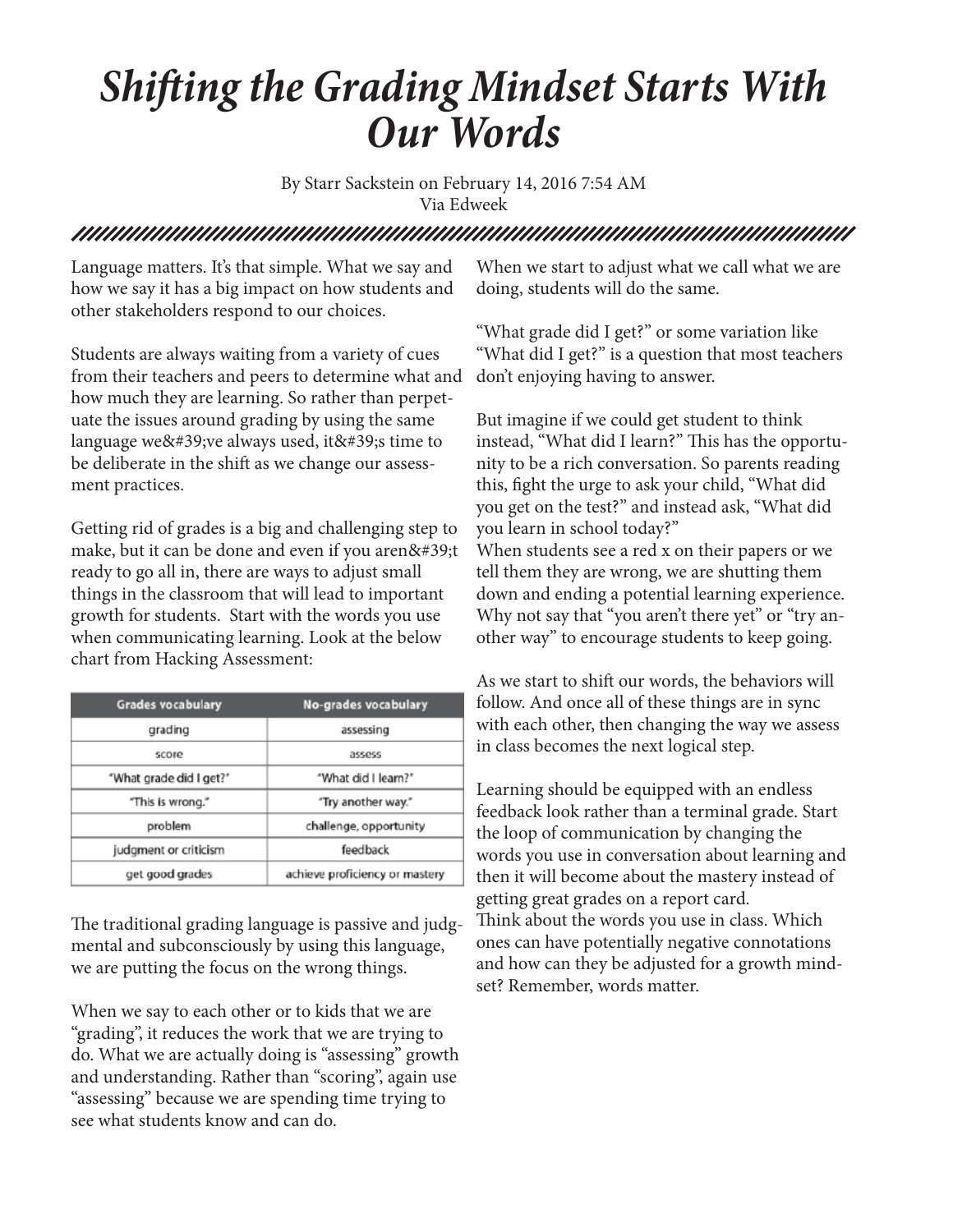

## Are your data getting to big to handle?

Visit Joe Pine or Kevin Lambermont in office 6000 for help!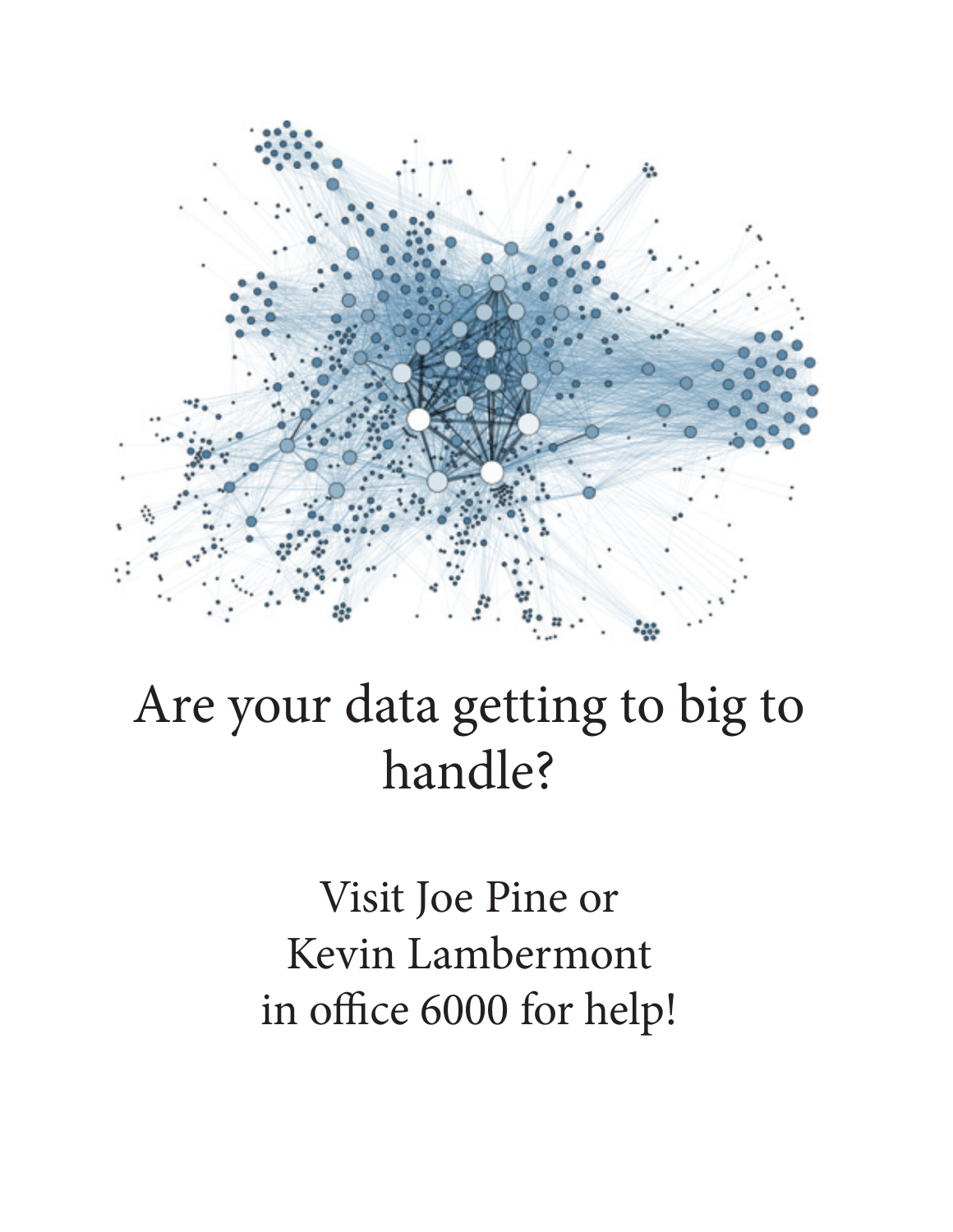#### No Points, No Problem: Determining Student Grades From Assessment Evidence

Anthony Reibel

Director of Assessment, Research & Evaluation

Every wonder how you might grade a student without using points such as in the tradition-<br>al grading system? Here are the essential habits of mind that will help ensure an accurate evi- dence-based grade determination process.

**1. It's like filing your taxes:** Filing your taxes is the act of compiling fininacial evidence for profession- al interpretation....and you need all of it! Think about it this way if you did not turn in one page of your tax documents or forgot to fill in few line items you run the risk of the IRS fining you…right?

Evidence-based grading works the through the mounds of proficiency same way. If the teacher doesn't get ALL the evidence he or she deems essential then the teacher cannot make an accurate determination of a student's overall proficiency. Thus the student runs the risk of failing the course.

**2. A pattern of 'missing work' can override the collected evidence:**  Make sure the students know that missing work in the grade book may result in a failing grade regardless of the proficiency scores they have earned.

explain to them the consequences. is about the co-construction of Yes…even though a student may have an A/B trajectory on the small amount of work he or she happened to complete that may not override the fact that there is missing work in the grade book. If this is the case please talk with that student early and often to

**3. Don't grade by hand!:** Software such as Tableau or Excel can be

used to estimate a student's proficiency based on the most common proficiency scores in the grade book.

Using such software in combina- tion with grade book is the most efficient way to review and deter- mine grades.

Using technology can help assist evidence compiling and evidence tracking which creates more time for the teacher to have conversa- tions with the student.

**4. The teacher is the grade giv- er:** Remember you are the grade giver, not a formula! All the grade book does is help process quickly

scores and suggest to you, and the student, the central tendency of the student's work.

Whether it is a 2-4, 3-1, 4-3 or any other score combination …if it is not a score the student deserves then don't give it to them. Merely invite a conversation with the student and discuss why they did not earn that grade and discuss what is earned. the grade they truly have earned. Always use common assessment evidence to highlight the reasons why the student did not earn the proficiency score or grade that was suggested.

**5. Talk to the students:** Invite con- versations with students early and often about their projected grade. This can alleviate any tension or confusion that may exist. Remember evidence based grading learning, which means giving a grade must involve both you and the student!

**6. Focus on patterns:** It is important to remember that evidence-based grade determination is based on patterns of proficiency.

The following is our proficiency pattern guide that helps determine the overall grade for a student:

A: A score of "3" or "4" in each of the standards

B: A score of "2" in any one Standard (with grades of "3" or "4" in the remaining Standards)

C: A score of "2" in more than one Standard (no score of "1")

D: At least one score of "1"; at least one score of 2 or above

F: A score of "1" in each of the three academic standards

The teacher must review the patterns that exist within the proficiency scores a student has

**7. Rely on your team:** If a discussion about a grade has turned a bit contentious, rely on the assessments, and targets, that you collaboratively developed with your team.

If your assessments are quality assessments then the evidence produced by them should show you, and the student, the way through a tough conversation.

Remember when in doubt you can always ask a team member what they think about a student's performance!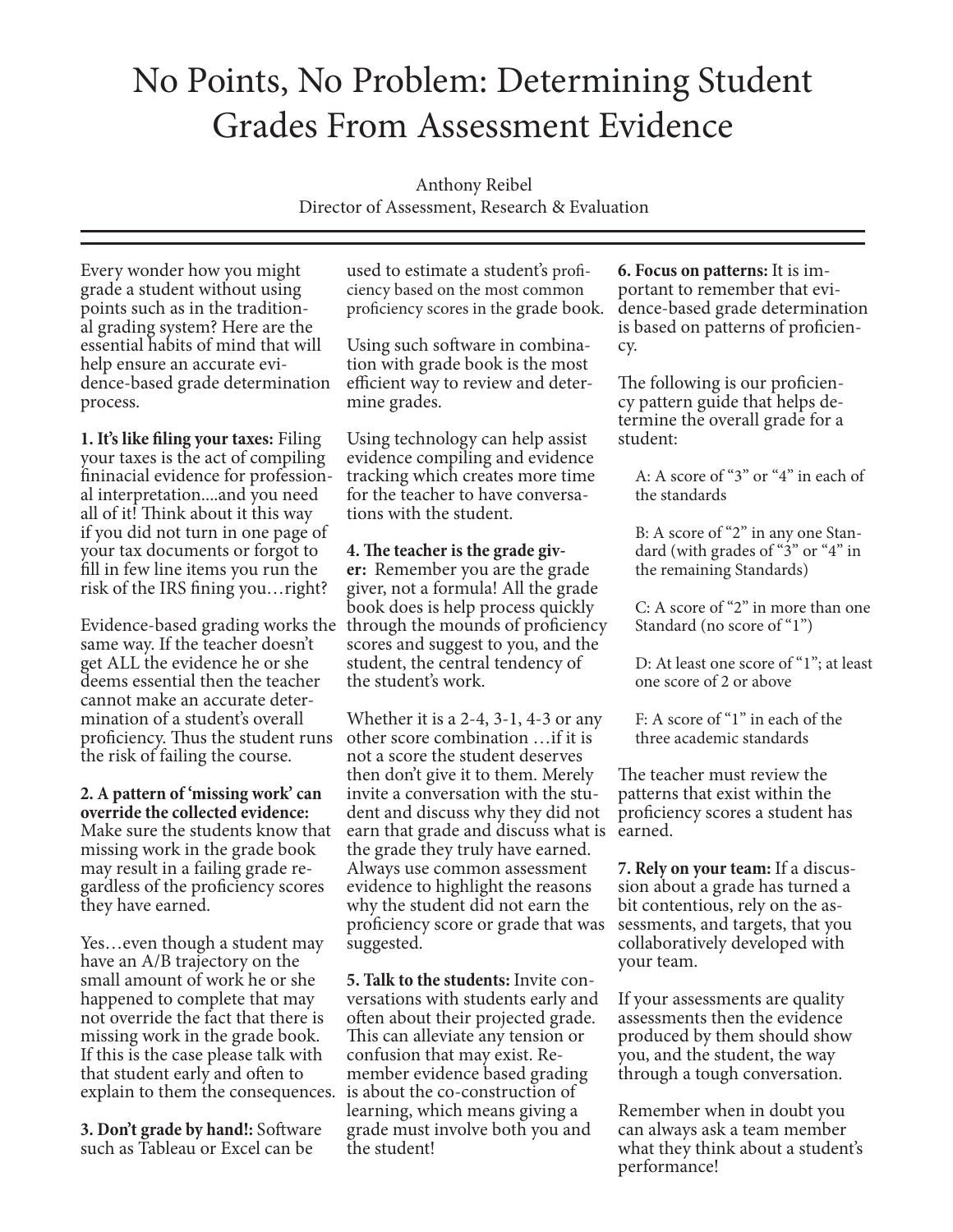**8. Make sure your grade book is in order:** Make sure your grade book is organized properly

Aside from reporting out on the three Ps (Progress, Product, Process)please ensure that all formative assessments are reported separately from summative judgments, events (assignments) are clearly aligned to learning targets (categories), and that all the proficiency scores are entered and accurate.

**9. Don't hesitate to give an In-**

**complete:** In the case of extreme disagreement concerning a final semester grade do not hesitate to use the code "I" for incomplete and offer a plan to demonstrate proficiency. Here is how it works:

If a student, or parent, feels a semester grade is not accurate consider doing the following:

1. First change the grade to an INCOMPLETE

2. Identify the targets that are leading to the current grade

3. Then develop a plan with the student, which should consist of more evidence gathering events.

4. Through this plan the student can then prove out that they are in fact deserving of what they say they are.

5. When complete the teacher should review the evidence with the student and determine the appropriate final mark.

The evidence produced should show a proficiency level that can be used to determine a final grade.

There are cases where the student has missed so much work for non-valid reasons. In these cases consideration must be made to repeat the course due to a failure

to engage in the curricular experience that is required. This is discussion to be had with all stakeholders before a decision is made.

**10. Always consider growth:** Aptitude should not be the only factor in determining student performance. We must also consider how a student grows.

Rarely does a student come into a course proficient in every target. Instead they GROW into their proficiency. Therefore the final grade is just as much about how they finish the race as how they ran it.

For example if a student's proficiency scores for particular standard looked like this:

121111344444

and another student's scores looked like this:

444443111211

In each case the preponderance of evidence is the same. A teacher would consider a overall standard score of a 3 for each student, resulting in an A grade.

But here is the key question though, did both these students demonstrate proficiency?

One student is clearly growing past a 3 and the other is retreating from a 3.

What grade would you give these students?

While most recent scores should not override the body of work, however if a clear pattern of growth is evident a teacher should strongly consider the most recent scores.

Growth should be viewed from a 1000ft view, then 500ft view, then a 100ft view to accurately determine growth context.

This means that a teacher is better served by looking at for example the last 10 scores, then the last 5 scores, and then the last score to determine an accurate growth profile.

This approach helps qualify how a student is growing in relation to their body of work. Regardless, the point here is growth is an important context to consider when reviewing student performance.

Hope you find this information helpful as you determine your grade for students.